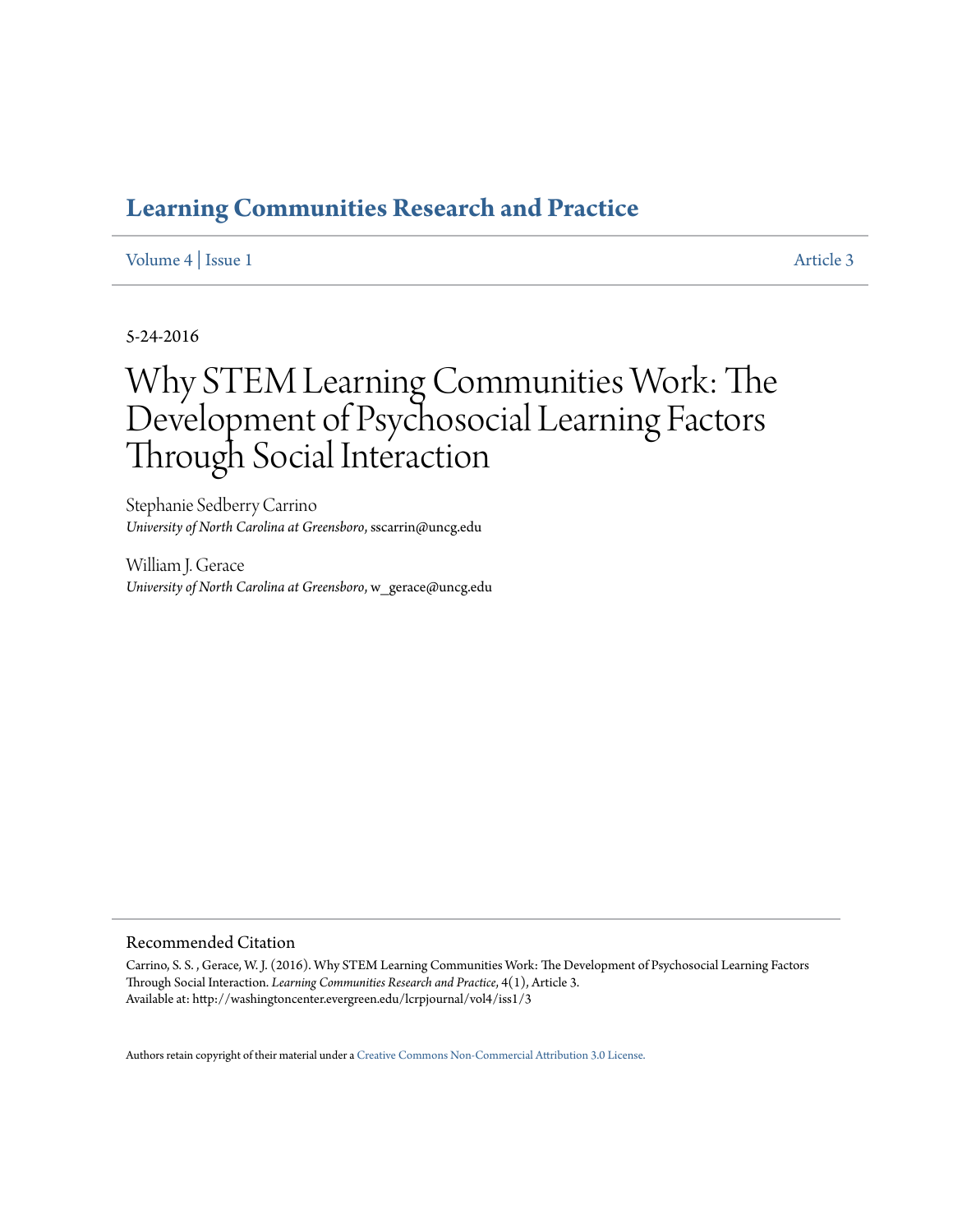# Why STEM Learning Communities Work: The Development of Psychosocial Learning Factors Through Social Interaction

# **Abstract**

STEM learning communities facilitate student academic success and persistence in science disciplines. This prompted us to explore the underlying factors that make learning communities successful. In this paper, we report findings from an illustrative case study of a 2-year STEM-based learning community designed to identify and describe these factors. A directed content analysis of 119 student narrative documents resulted in 6 content codes organized into two primary categories: *academic self-regulation*, *STEM identity*, *metacognition*, and *self-efficacy* comprise the psychosocial or 'affect' learning factors that students identified as improved as a result of their participation in the learning community; and *interaction with faculty/staff/STEM professionals*, and *interaction with peers* represent the aspects of the learning community that students identified as meaningful learning community experiences related to their academic development. In addition, we analyzed 3 sets of code co-occurrences to understand how the content codes interrelate. Our findings indicate that certain psychosocial learning factors are developed through social interactions within the context of learning community participation, which may help explain the positive effects of student participation in learning communities.

#### **Keywords**

STEM Education, Psychosocial Learning Factors, Sociocultural Theory

#### **Cover Page Footnote**

The authors would like to thank Brittany Lutzweiler and Ivy Rutledge for their assistance with data analysis; Ryan Yarbrough and Dr. Dimitri Balabanov for their assistance with inter-rater reliability testing; Dr. Holly Downs, who led the evaluation of the learning community's first year of operations; and our colleague Dr. Ian Beatty who provided insight and expertise on earlier drafts of this paper.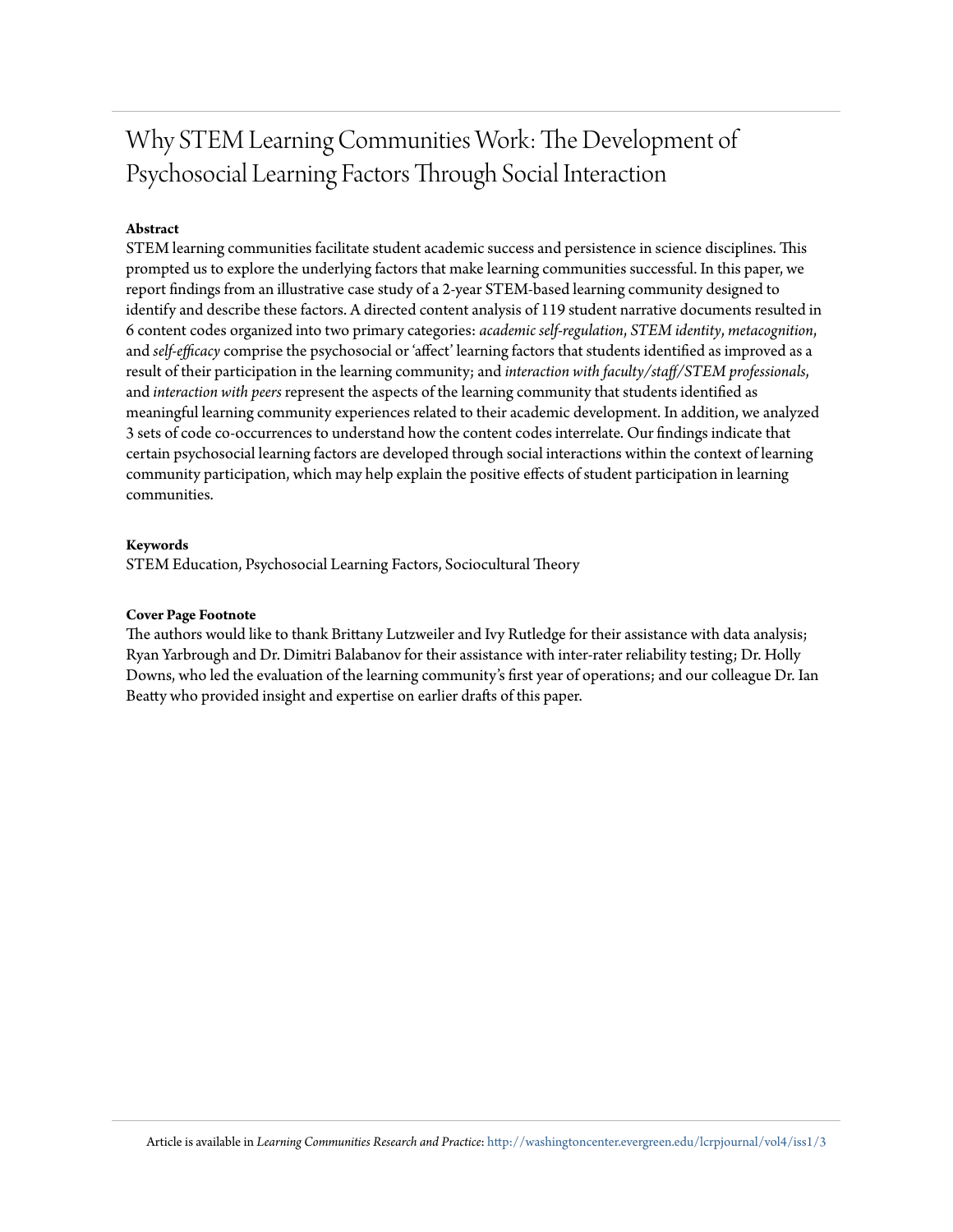# **Why STEM Learning Communities Work: The Development of Psychosocial Learning Factors Through Social Interaction**

Science-based disciplines on college campuses struggle with high failure rates in classes, low student retention rates in majors, and lower than average degree completion rates (Windsor, Bargagliotti, Best, Franceschetti, Haddock, Ivey, & Russomanno, 2015; President's Council of Advisor's on Science and Technology, 2012; Committee on Underrepresented Groups and the Expansion of the Science and Engineering Pipeline, 2011). A popular intervention has been the implementation of STEM-based learning communities, which have been found to facilitate academic success and increase retention and graduation for students in science-based fields (Dagley, Georgiopoulos, Reece, & Young, 2015). The success of STEM learning communities prompts us to explore the underlying factors that make these communities successful mechanisms for increasing student academic performance and commitment to STEM careers.

First, we review the literature on STEM learning communities and the theoretical frame that undergirds learning communities—the view of teaching and learning as fundamentally social activities. We then discuss the research on psychosocial learning factors, or "affect" factors, and their role in facilitating STEM academic success. Next, we present the results from our case study of a multi-year STEM-based learning community designed to explore these factors. We conclude by framing our findings as supportive of a conceptual framework that places social interactions as the catalyst for psychosocial learning development, which may be the key underlying force that explains the positive effects of student participation in learning communities.

#### **STEM Learning Communities and the Social Nature of Learning**

Learning communities (LCs) have become part of the higher education landscape. LCs are organized academic communities focused on a theme relevant to students including academic interests, major, and/or student characteristics. Students who participate in an LC are often housed together, take academic classes together, and are provided with educational and cultural programs to enhance the academic curriculum and social integration. The purpose of STEM LCs is to recruit, develop, and retain students in STEM disciplines and to increase student academic success, graduation rates, and post-graduation participation in STEM fields.

Learning communities are considered high-impact programs, and STEMbased learning communities have been found to predict academic achievement and increase persistence rates (Dagley et al., 2015; Kuh, 2008: Pasque & Murphy, 2005; Heaney & Fisher, 2011; Inkelas, 2012). LC participants earn higher GPA's than non-LC participants (Baker & Pomerantz, 2001), have higher graduation rates (Hill

1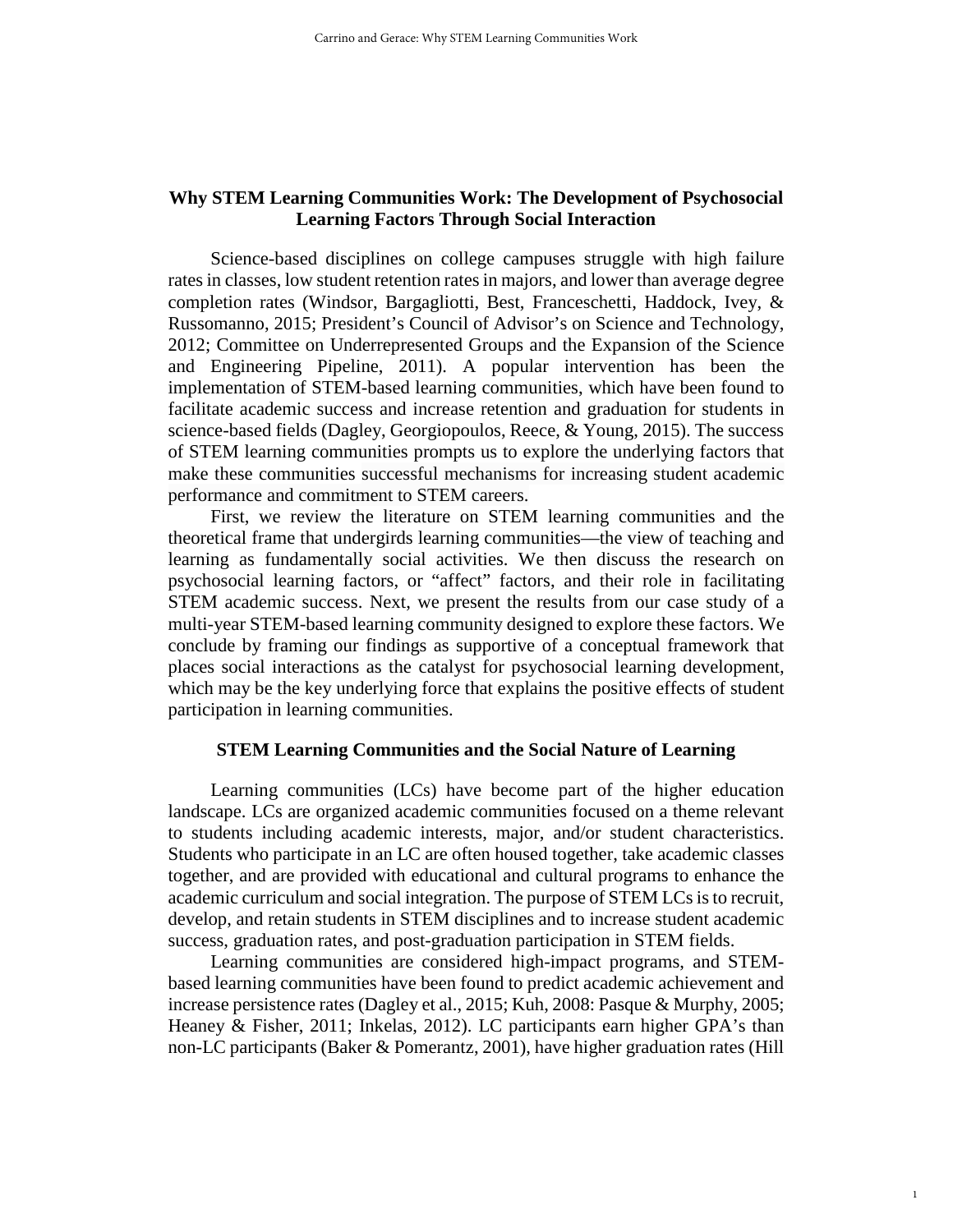& Woodward, 2013), report higher levels of satisfaction with college experience (Zhao & Kuh, 2004), have higher levels of academic self confidence (MacPhee, Farro, & Canetto, 2013), and are overall more academically engaged (Pike, Kuh,& McCormick 2011; Rocconi, 2011).

While learning communities have been around since the mid 1980s (Smith, MacGregor, Matthews, & Gabelnick, 2004), the articulation of informal science education is relatively new area for research in STEM education (Fenichel & Schweingruber, 2010; Bell, 2009). Informal learning environments can include everyday experiences, designed settings outside the classroom, and program settings. STEM learning communities are classified as program settings for informal science education because they complement formal settings yet operate outside them (Kotys-Schwartz, Besterfield-Sacre, & Shuman, 2011). Rahm, in a 2014 commentary in the *Journal of Research in Science Teaching*, presents a vision for this emerging field that calls attention to relational learning, student identity, and affect factors, all of which constitute a more nuanced approach to complex learning practices. This paper aligns with Rahm's goals.

Learning communities, by their very definition, provide a structure for social interactions between and among students, their peers, and faculty, staff, and STEM professionals. The theoretical perspective undergirding learning communities is what Kenneth Tobin (2012, 2015) calls a "sociocultural perspective." This perspective on learning highlights the social forces that affect learning, including how students learn with others, through others, and from others, as well as the importance of collective relationships and social networks to an individual's outcomes (Scott & Palincsar, 2014). A sociocultural theory of learning shifts from teacher-focused views of education to the centrality of the interaction between teachers and students in teaching and learning activities. This theoretical framework has driven numerous pedagogical shifts in the university classroom such as flipped and inverted classrooms, peer-assisted learning, problem-based learning, collaborative learning, cooperative learning, active learning, and experiential learning (Bishop & Verleger, 2013; Jonassen & Easter, 2012).

Lev Vygotsky (1986), a prominent Soviet psychologist and early sociocultural theorist, argues that human beings are social beings, and that all development, growth, and learning come from experiences relating with others. Social interaction is not just important but *necessary*, because we learn—and "become"—through dialogue with others. His focus on the social aspects of learning stands in contrast to more individualistic theories of learning, including cognitive theories that focus on aptitude and individual learning styles.

As class sizes continue to increase and more students take classes online, the traditional classroom environment consisting of a teacher face-to-face with a small number of students is becoming rare, particularly in the first few years of study. This limits the interpersonal interactions in the classroom. This trend, coupled with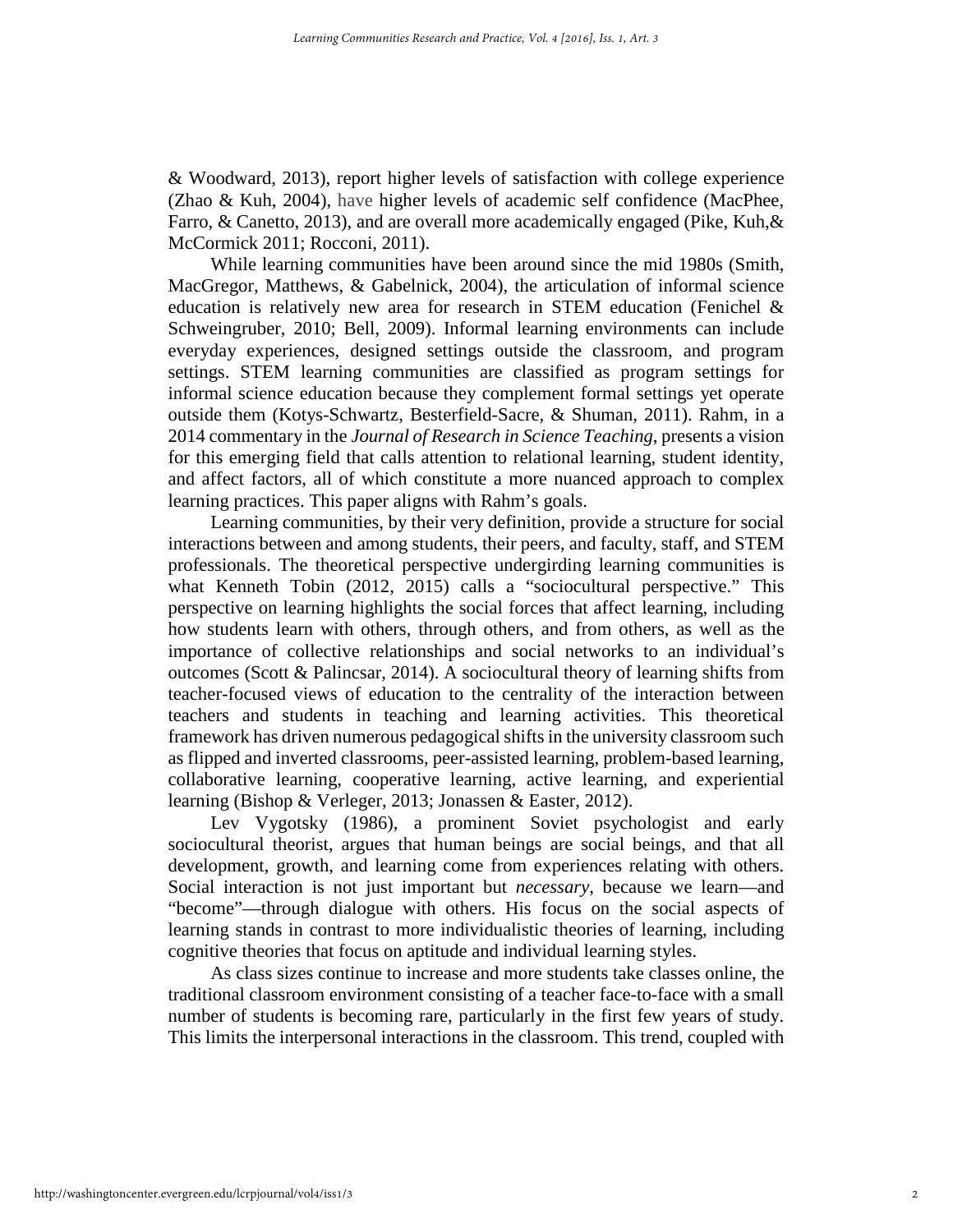high failure rates and low student retention rates in STEM majors, has driven the work to develop informal science learning environments. The success of STEM learning communities prompts us to explore the underlying factors that make these communities successful mechanisms for increasing student academic performance and commitment to STEM careers.

# **Psychosocial Learning Factors ("Affect" Variables)**

Student performance is a complex phenomenon. Researchers attempting to understand and influence student academic performance have studied student attributes (e.g., intelligence), teacher attributes (e.g. immediacy), curriculum (e.g. scaffolding), classroom factors (e.g. size), and pedagogical strategies (e.g. peerlearning). Social interactions and psychosocial learning factors (affect variables) comprise a host of other factors that influence how students perform academically.

Psychosocial factors have been under-researched in STEM education in favor of more cognitive and behavioral factors (Smith, 2010). However, there are a number of compelling reasons why STEM education researchers should be concerned with psychosocial learning factors. First, there is a strong relationship between affect variables and academic achievement (see Gungor, Eryilmaz, & Fakioglu, 2007; Clifton, Perry, Roberts, & Peter, 2008; Clifton, Perry, Stubbs, & Roberts, 2004; Von Stumm & Ackerman, 2014). Second, women, some ethnic minorities (African American, Latina/o, and Native American), and socioeconomically disadvantaged students in the United States are underrepresented in many STEM educational fields and occupations (MacPhee et al., 2013; National Science Foundation, 2013). Some research indicates that psychosocial factors, such as academic self-efficacy, are lower in underrepresented groups, causing them to be less likely to persist in STEM career paths (Haynes, Perry, Stupnisky, & Daniels, 2009; MacPhee et al., 2013; Starobin & Laanan, 2008; Schunk & Pajares, 2005; Cech, Rubineau, Silbey, & Seron, 2011). For example, Kendricks, Nedunuri, & Armet (2013) found that a nurturing community environment facilitated positive self-concept and self-efficacy in minority students at an HBCU and that participants reported that their relationships with their mentors was the most influential factor in their academic success. A focus on psychosocial factors is particularly relevant for addressing the success of underrepresented groups in STEM fields.

The psychosocial learning factors discussed in this study are: students' sense of self-efficacy, metacognitive skills, academic self-regulation, and professional identity.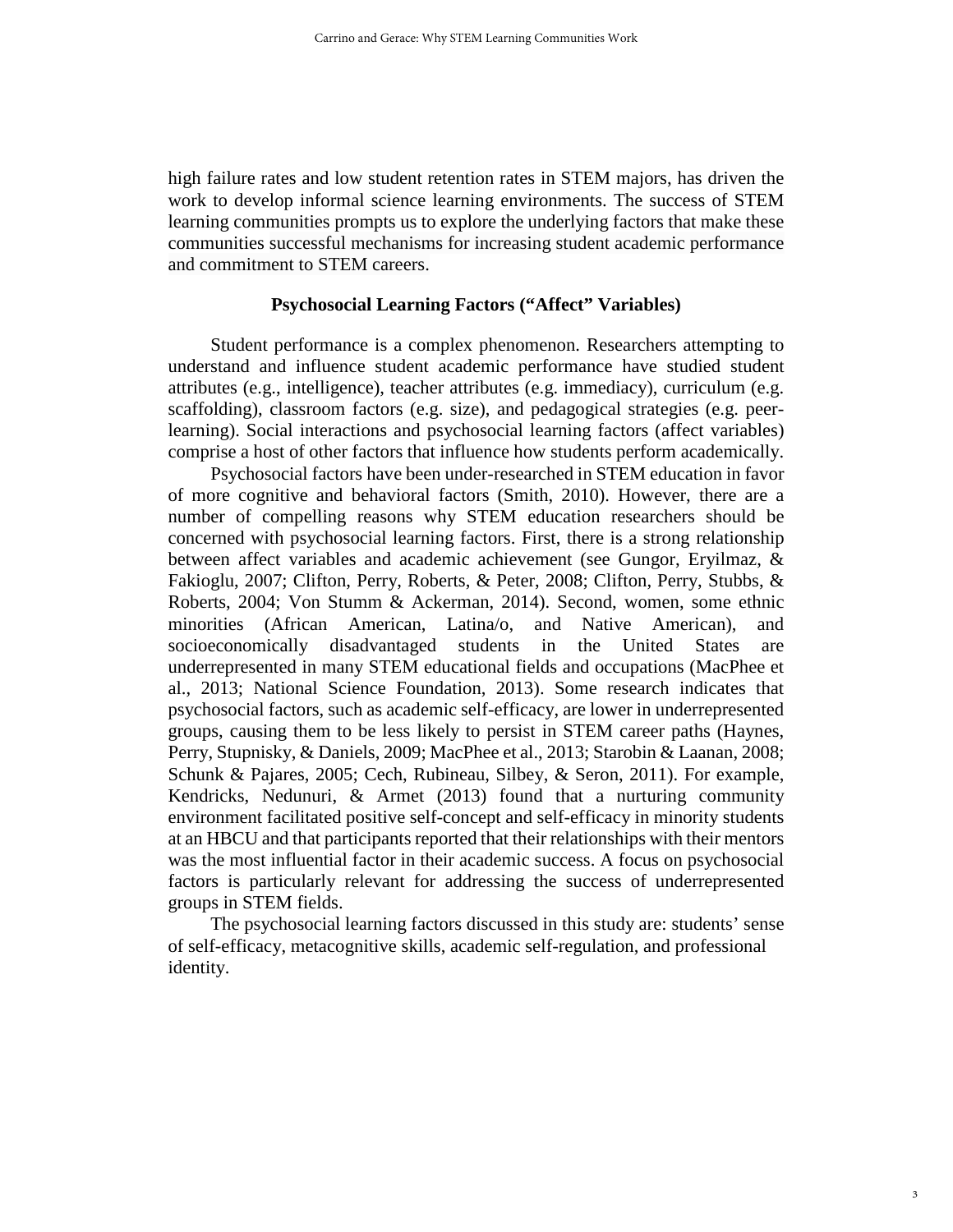# **Case Study: AToMS and IMS Learning Communities (2012-2014)**

In order to explore the role of various learning factors and experiences for student development in the context of a learning community, we conducted a systematic illustrative case study of a multi-year STEM learning community designed to increase student persistence and academic success in STEM courses. An in-depth case study can describe what occurred and why as well as suggest areas for future research. An illustrative case study extends the scope by providing examples of theoretical arguments and propositions—an important aspect of theory development (Levy, 2008). We structured our research to provide both rich descriptions as well as data for conceptual framework development.

The data from this case study does not offer student success outcomes related to student participation in our learning community. While measurable outcomes are important, our focus was instead on identifying learning processes that might support academic success outcomes. In this way, we hope to contribute to the broader understanding of how learning communities function to support learning and persistence.

# **Research Method**

Learning communities are clearly successful as interventions for STEM persistence and success, but why? Our curiosity about what aspects of learning community participation account for student development led us to ask the research question: *What activities, or aspects, of the the learning community do students identify as catalysts for their academic development and/or success?* 

Learning communities are multi-faceted and time and resource intensive, typically offering students a common course, common living quarters, social activities, content-based presentations, peer mentoring, lunches with faculty, etc. If we can identify the core components of learning communities that facilitate student psychosocial development and attempt to understand the role they play in the development of affect factors, we can better understand why they function to support student academic success and how we may be able to replicate them in other academic learning environments.

# **Program Description**

AToMS (Achieving Together in Math and Science) and IMS (Innovations in Math and Science) were STEM-based Living/Learning Communities (LLCs or LCs) that were developed and implemented by science faculty at a large, public university in the southeast for the years 2012-2014. These LCs created an informal learning environment for students in support of their academic success in STEM fields and were funded through the Office of Learning Communities.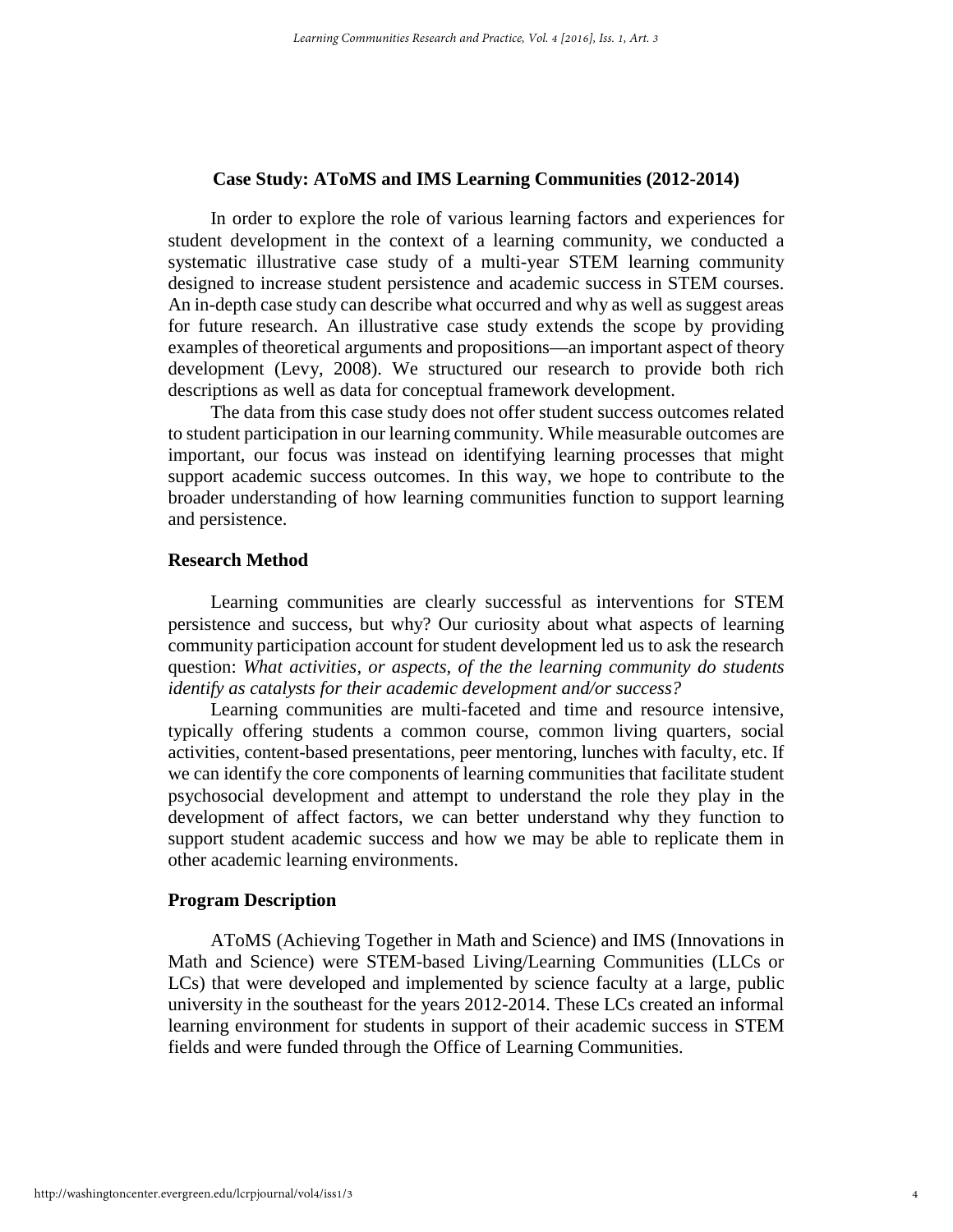The AToMS and IMS Living/Learning Communities served as an academic support system that included in-depth advising, reserved seats in high-demand courses, a curriculum tailored to their developmental needs, discussion sections led by high-achieving upperclassmen, and rich co-curricular activities with peers and faculty.

Students self-selected into the LCs at orientation, and the initial population consisted of 44 students from Chemistry and Biochemistry, Mathematics, Physics, and Computer Science. In both years, the populations were diverse in race/ethnicity, major, and gender. Students were required to enroll both in a lab section specifically for LC participants and also in Chemistry 11 and 112. Students who chose to live in LC housing were placed in a common residence hall while other students lived elsewhere on campus or commuted to campus.

In the first year, the LC offered chemistry review sessions and a weekly newsletter with upcoming events, deadlines, and opportunities; two Peer Academic Leaders (PALs) were also utilized. The English department offered a STEMspecific course with seats reserved for AToMS students, and several lunches were held for all students, faculty, and staff involved in the LC*.* A comprehensive evaluation of the first year of the LC was conducted by a faculty member in the Education Research Methodology Department, and the students were interviewed at multiple points across the year. The information gleaned from these data sets informed the planning for the second year.

Recruiting for the second academic year (2013-2014) was more focused and comprehensive, resulting in a waiting list for both the community and the common housing. The lab course was revised to include professional development and a community service requirement, and classes and activities were held in the common dorm. Weekly newsletters and a community blog offered students suggestions for personal and professional development, as well as offering encouragement and reminders regarding course assignments. A final program evaluation was conducted, mirroring the mid-term evaluation protocols.

Shared living space allowed students to form ad-hoc study groups and to enhance their social bonds. Since some classes and Friday lunches were also held in the dorm, students enjoyed the stability of the common space. Shared coursework, extensive personal support, informal faculty mentoring, Friday lunches, and community service opportunities helped build the community.

#### **Data and Analysis Protocols**

Data was collected across two academic years (2012-2013 and 2013-2014) to respond to the research question. We analyzed 119 student narrative documents: 33 self-reflection papers written by learning community members at the end of the second year; 52 journal entries submitted by students across the two years; and 34 interview transcripts from participant interviews across the two-year span. All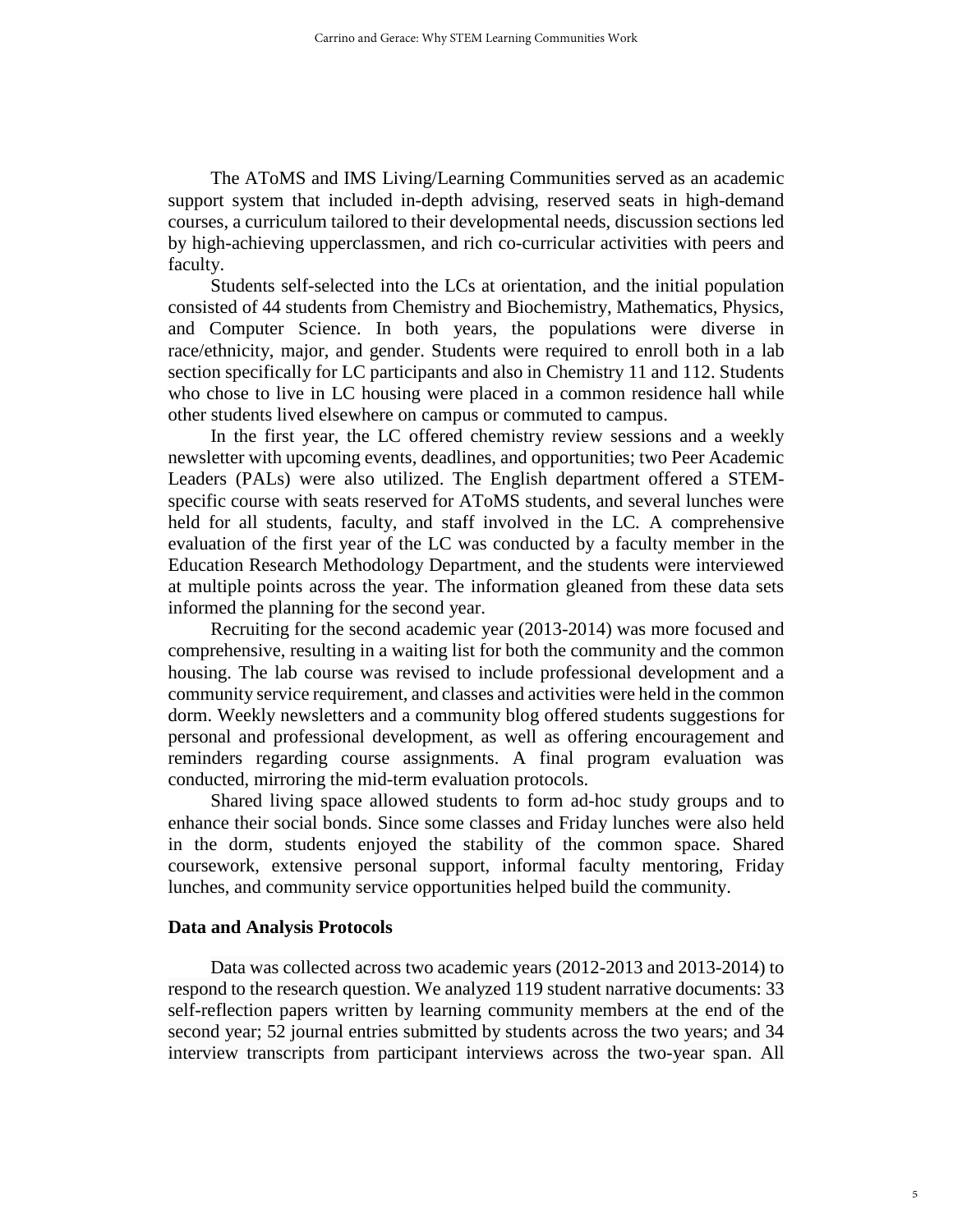available student documents were included for analysis purposes. As a result of student attrition, not all participants submitted all types of documents; however, we believe the documents offer an adequate representation of student experiences.

We conducted a directed content analysis of the 119 student narrative documents in multiple phases. The goal of this approach is to validate or extend a theoretical framework or theory and thus utilizes existing theory to help determine the initial codes (Hsieh & Shannon, 2005). In the pre-analysis phase, we developed an initial codebook based on the literature and our interest in psychosocial variables. Twelve initial codes guided our initial analysis: *mastery experience, growth mindset, fixed mindset, internal attribution, external attribution, engagement, interaction with faculty/staff/STEM professional(s), interaction with peer(s), metacognition, academic self-regulation, STEM professional/science identity,* and *self-efficacy*.

In phase I of the content analysis, we uploaded the documents into *DeDoose*, a web-based application for analyzing qualitative data. Then we reviewed each document, highlighting content-rich excerpts from the documents and attaching one or more of the 12 codes to each excerpt. In total, we selected 422 excerpts from the texts and attached 647 codes to these excerpts. More than half of the documents, 61% percent, had more than one excerpt highlighted for the content analysis, and 49% of the excerpts had more than one code attached.

We asked two colleagues to assist us with inter-rater reliability testing by independently coding random excerpts using the code definitions presented in table 1. Pooled Kappa coefficients were calculated to evaluate inter-rater agreement; the results were .46 and .58. Generally, values of Kappa from .40 to .59 are considered moderate and .60 to .79 substantial (Landis & Koch, 1977). While agreement was moderate, this is acceptable because few codes were employed (making Kappa values lower) and the raters had no experience with the code terminology other than the brief definitions contained in Dedoose. We believe that more extensive code delineations would have yielded higher agreement coefficients.

At the end of phase I, we eliminated 6 of the original 12 codes because there were too few applications to provide adequate examples for analysis. For example, *mastery experience* was applied to only seven excerpts (less than 2% of the total), which offers too few examples from which to draw a general understanding of students' experiences with subject mastery. The other five codes that were eliminated include *growth mindset, fixed mindset, internal attribution, external attribution,* and *engagement*: each had fewer than 70 code applications, or less than 10% of the total code applications. In addition, we considered each except for content that was not reflected in the initial 12 codes. No new codes were added. The final 6-item code set and code definitions for the data analysis is in Table 1.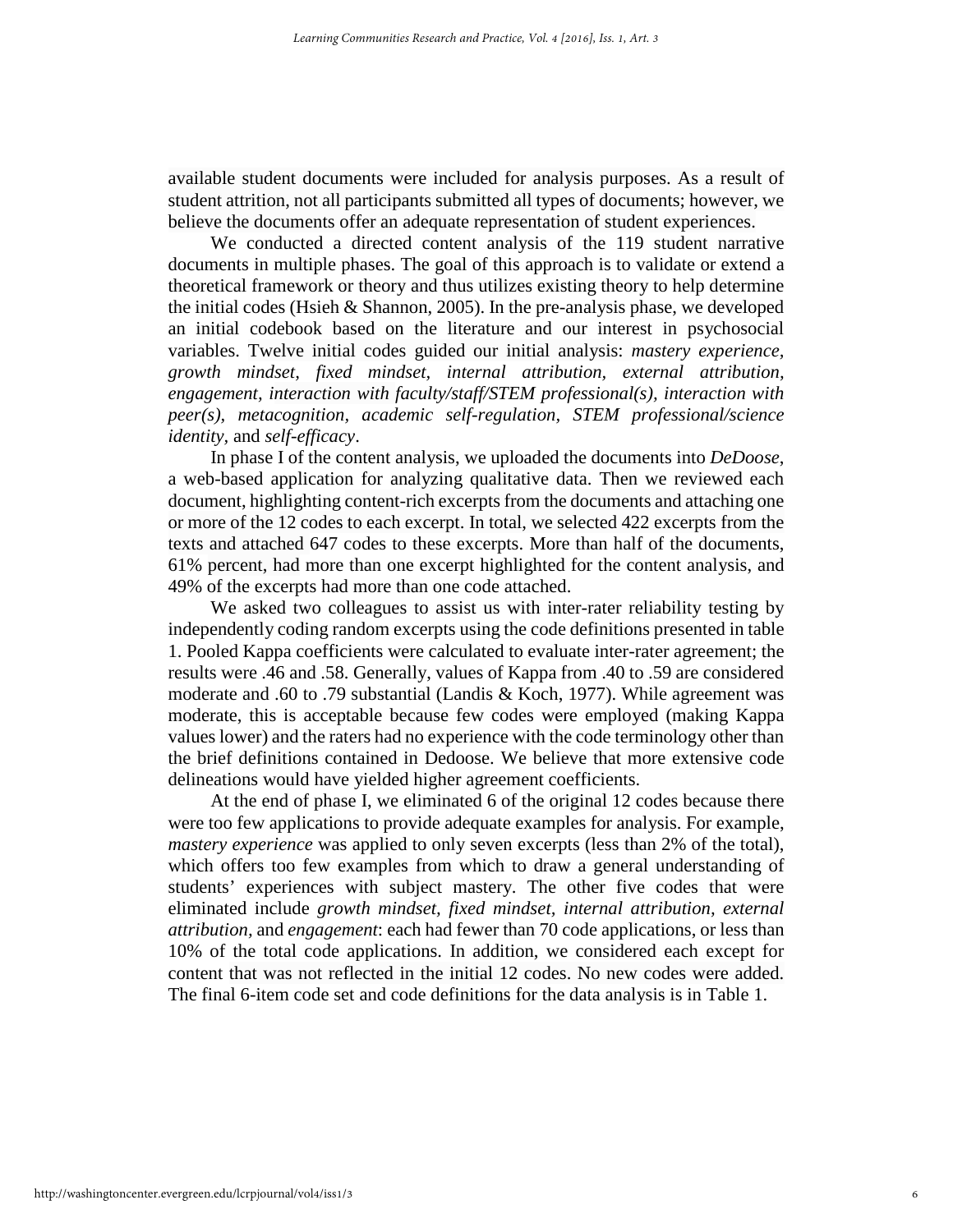**Table 1 Final Codes and Definitions**

| Interaction with<br>faculty/staff/STEM<br>professionals | Student described a social or academic engagement with a<br>faculty member, staff member, or STEM professional (quest<br>speaker, advisor, etc.).                                                |
|---------------------------------------------------------|--------------------------------------------------------------------------------------------------------------------------------------------------------------------------------------------------|
| Interaction with peer(s)                                | The student described a social or academic engagement with<br>another student considered a peer.                                                                                                 |
| Metacognition                                           | The student described thinking about cognitive processes, or an<br>awareness or understanding of their thought processes<br>associated with learning.                                            |
| Academic self-regulation                                | The student talked about planning, monitoring, directing, and/or<br>evaluating their own actions toward learning; and/or indicated an<br>awareness of controlling their actions around learning. |
| STEM professional/science<br>identity                   | The student self-identified as a member of a STEM profession, a<br>scientist, or as a STEM major.                                                                                                |
| Self-efficacy                                           | The student stated a belief in their ability to succeed in a specific.<br>STEM-related situation.                                                                                                |

In phase II of the content analysis, we reviewed the six codes to look for patterns. We organized the codes into two categories based on the nature of the excerpt content the codes represented: Psychosocial Learning Factors and Learning Community Experiences. The a*cademic self-regulation*, *STEM identity*, *metacognition*, and *self-efficacy* codes reflect psychosocial or affect learning factors that students identified as improved as a result of their participation in the learning community; the *interaction with STEM faculty and staff*, and *interaction with peers* codes represent the aspects of the learning community that students identified as significant and/or meaningful experiences within the learning community.

#### **Table 2**

#### **Analytic Categories and the Codes that Comprise Them**

| <b>Psychosocial Learning Factors</b>                                                                     | <b>Learning Community Experiences</b>                                      |  |
|----------------------------------------------------------------------------------------------------------|----------------------------------------------------------------------------|--|
| • Academic self-regulation<br>• STEM professional/science identity<br>• Metacognition<br>• Self-efficacy | • Interaction faculty/staff/STEM professionals<br>• Interaction with peers |  |

In phase III, we analyzed "co-occurrences," which included discovering which codes partially or completely overlapped, resulting in an excerpt that had more than one code attached to it, and then re-analyzing the excerpts. The goal of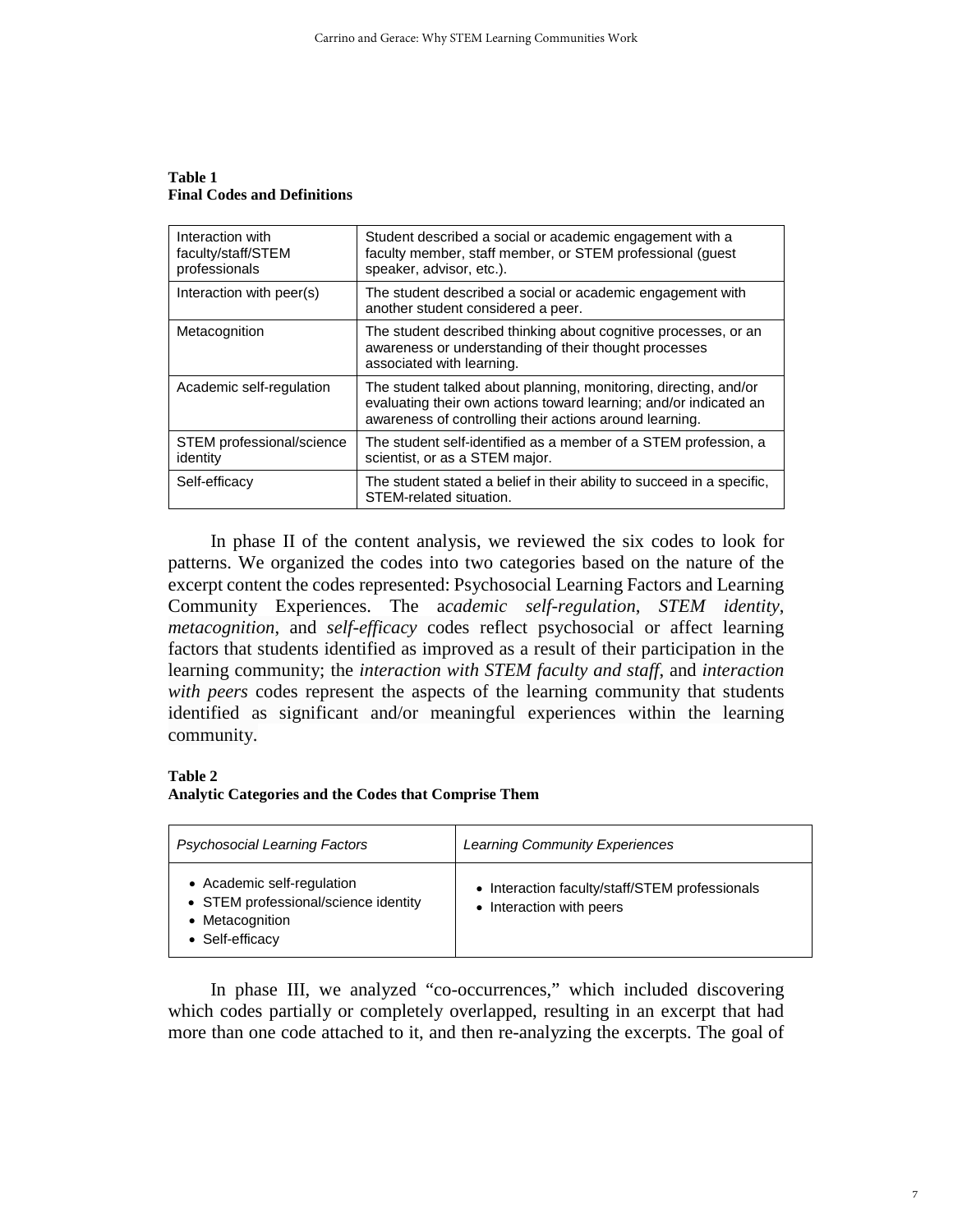this analysis was to understand how the participants connected the codes. The associations they make give us clues about how factors relate and function to shape participant perception and experience. This type of analysis allows not only for a deeper level of understanding than just what students associate with the participation in an LC but also for an understanding of *how* these constructs might function—the dynamic of how they operate to promote student development.

In this study, three sets of codes "co-occurred" frequently enough to justify a second-order analysis: *metacognition and academic self-regulation*, 46 cooccurrences; *STEM professional/science identity and interaction with faculty/staff/STEM professional(s),* 45 co-occurrences; and *STEM professional/science identity and interactions with peers,* 26 co-occurrences. Each of the texts that were co-coded were re-analyzed for ways that the co-occurring constructs might be related.

#### **Phase I Results: Code Occurrences**

The frequency of code occurrence in the text excerpts helped us to determine what experiences, activities, or aspects of the learning community that participants identified as significant, important, or meaningful for their academic development and/or success. The six most frequent codes are presented here and defined based on the content of the excerpts. Samples of student narratives are provided as exemplars.

| Code                                                | # Occurrences |
|-----------------------------------------------------|---------------|
| Academic self-regulation                            | 119           |
| <b>STEM Professional/Science Identity</b>           | 105           |
| Metacognition                                       | 96            |
| Interaction with Faculty/Staff/STEM Professional(s) | 96            |
| Interaction with Peer(s)                            | 88            |
| Self-Efficacy                                       | 71            |

#### **Table 3 Frequency of Code Occurrence**

The total number of code applications was 647 (inclusive of the original 12 codes) applied to 422 excerpts that were selected from119 documents.

#### *Academic Self-Regulation*

This code was applied to 119 excerpts total, which means that in 28% of all excerpts, students reflected on their ability to regulate their classroom and study behaviors. Self-regulation refers to the degree to which students are able to monitor their levels of motivation and frustration and to adjust their behavior accordingly.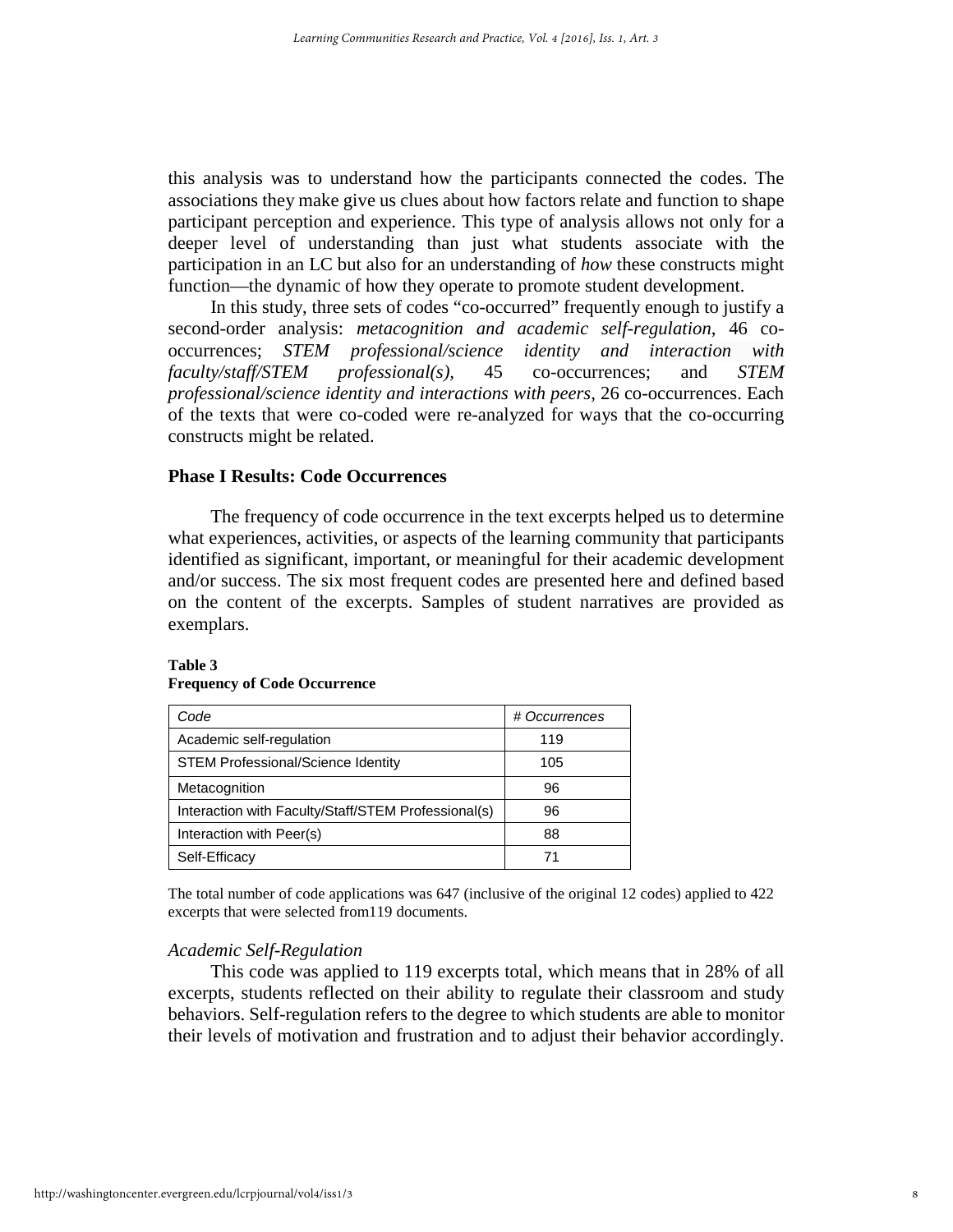Students talked about the development of their ability to take control of their learning and regulate their behavior for academic success. The following excerpts illustrate the range of student narratives coded as academic self-regulation:

Since the semester kicked into gear and the material became harder, I had to change how I studied again. I started doing practice quizzes as well as going through my notes again and again. My group of friends and I started to gather in my room and work out problems together for our chemistry and math classes, and started to really work as a group to work out our questions. Once we started studying and working as a group, my performance in class increased significantly. Working out the problems together made the work go by faster, so we understood the material more and had more free time to do what we wanted.

I have been much better at keeping track of homework assignments and making sure I complete everything that is assigned. One thing that really helped me achieve this was the faculty, and speakers that attended our AToMS classes. Having the extra push and motivation from others is something that has always been able to make me strive to do better for myself.

The numerous excerpts coded as *academic self-regulation* indicate that many students associated their improvement in their ability to control their learning behaviors with their LC participation. Since there is an extensive body of evidence suggesting that differences in low- and high-achieving students are closely linked to an individual's level of self-regulation (Zimmerman & Schunk, 2008), it is notable that so many excerpts included student reflection on self-monitoring behaviors for academic success.

### *STEM Professional/Science Identity*

This code was applied to 105 excerpts, which means that 25% of the excerpts from student journal entries, essays, and interviews reflect student selfidentification as a STEM student or future STEM professional. These excerpts were coded with *STEM professional/science identity* if the student discussed developing a perception of themselves, their interests, and goals as members of a community of "scientists." For example, one student wrote:

Fitting into a community is important, especially with technical people like me. We think differently than others and it is hard to share our findings, or communicate technology to people of other disciplines unless we can work collectively in groups.

The use of "we" in the above statement indicates that the student identifies as a member of the STEM community. Other students reflected on their career goals. For example: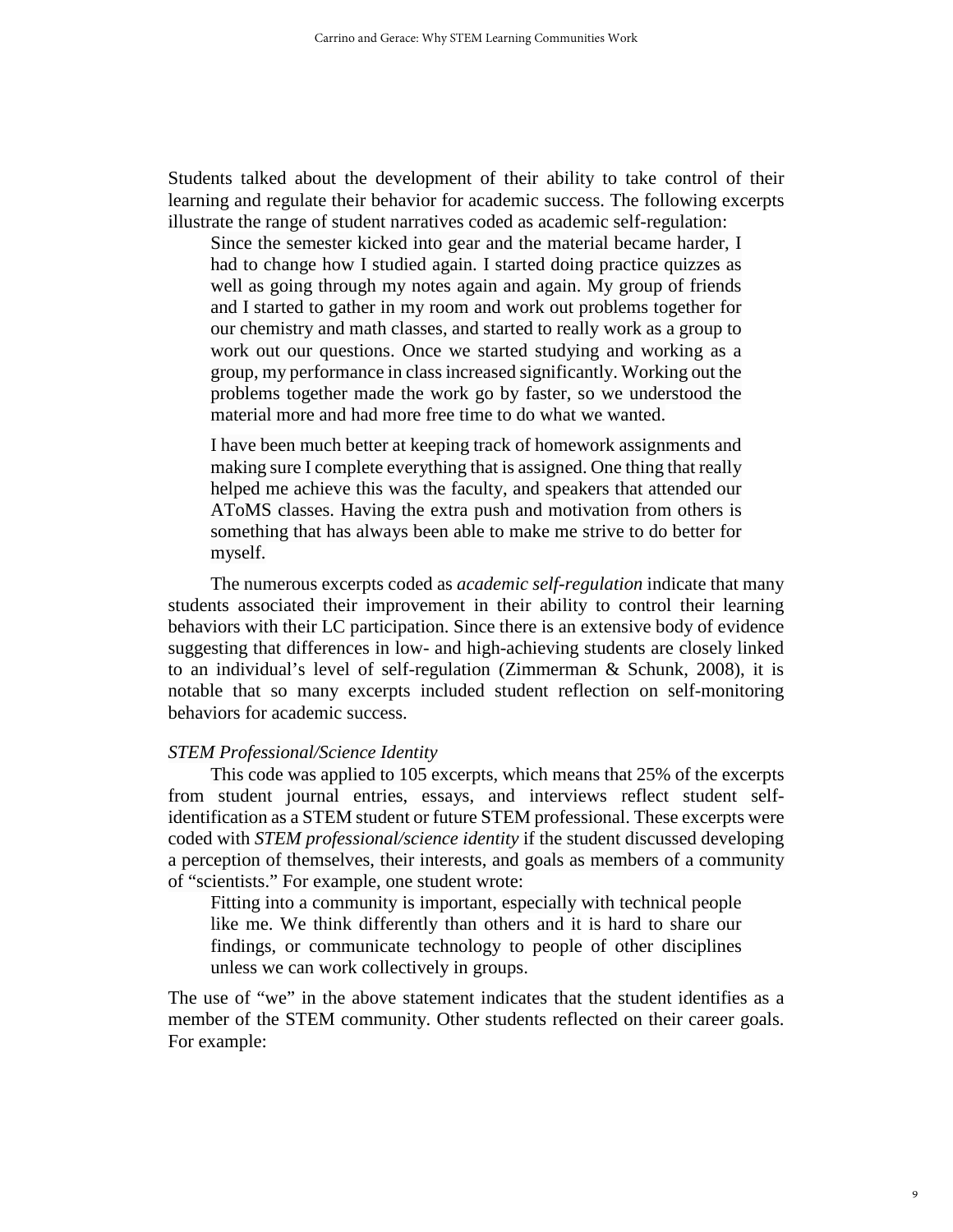[The guest speaker] was inspiring in the sense that it made me want to work harder to continue in the computer science major and achieve my goal of becoming a Web Developer.

When I first came to college, and when I joined the AToMS community, I did not know where I wanted to go after I graduated from undergad. I can say now, that after two semesters with AToMS, I've found where I'd like to be in life.

Student success in STEM coursework and their selection of a STEM career is contingent on their development of a social identity as a scientist (Herrera, Hurtado, Garcia, & Gasiewski, 2012). For this reason, it is significant that so many excerpts contained a reflection on STEM identity development.

#### *Metacognition*

This code was applied when the students indicated thinking about their thinking, or an awareness or understanding of thought processes associated with learning. Metacognition is a reflective form of thinking about thought processes (Flavell, 1979, 1987) and a skill that allows students to monitor and control their cognitive processes associated with learning. As students become aware of their own thought processes, they become increasingly able to reflect on cognitive strategies and techniques. They are able to more clearly articulate how they learn and solve problems. Thus metacognition encompasses not just the ability to learn but also the ability to undertake conscious reflection regarding *how* to learn, which is what enables students to manage their own learning. Ninety-six excerpts, representing 23% of the total code applications, were coded as indicative of metacognition. Excerpt examples include:

What I learned from 'methodology' (a class topic) is that it is better to not think of a problem as one gigantic problem but to think of it as a bunch of little problems. This occurs and helps me tremendously when I try to write code in my computer science classes. If I try to tackle it head on like a bull going at a gate then there will be no way that I would ever get it done. I have to break it into little parts and go through each part piece by piece until I'm done.

I have also found out that I do better in an environment where things are hands on. My memory skills are not the best, so when I do hands on work, I can work my way to the solution by seeing a practical application of the knowledge.

Gregory Thomas (2012), a scholar who focuses on metacognition as it relates to science education, argues that metacognition is a central construct and can serve as a useful predictor of successful learning. Because metacognitive skills have been shown to be related to academic performance (Young & Fry, 2008; Bandura, 1993;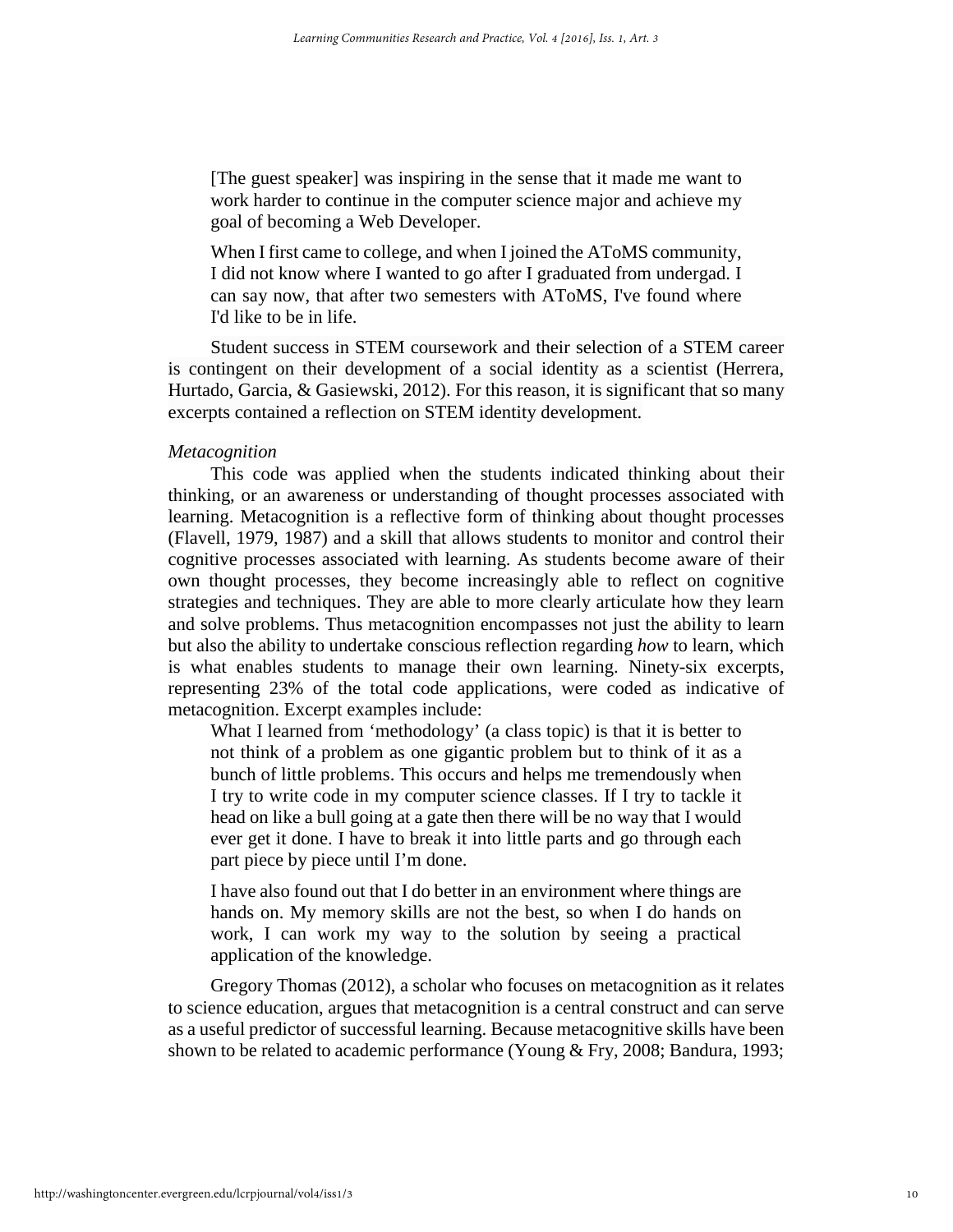Pajares, 1996; Pajares & Johnson, 1994), it is important to note that some students associated enhanced metacognitive thinking with participation in the LC.

#### *Interactions with Faculty/Staff/STEM Professional(s)*

This code was applied to 96 excerpts, which means that interactions with faculty, staff, and/or STEM professionals was discussed by students in 23% of the excerpts. These excerpts referenced a meaningful interaction, for example:

The biggest advantage I probably saw was being in a closer relationship with the professors. Like, I definitely like getting to see professors and getting to know them better than just not being in the learning community, and that's definitely helped me out as a student.

I love that I have formed a fantastic bond with the professor. She is really supportive and is always trying to find ways to help me learn better. I like that she wants me to succeed as a college student. Encouraging, positive people are so helpful when it comes to mental health; I am so lucky to be supported in reaching my goals.

Favorable student-teacher relationships have been associated with numerous positive student outcomes including higher academic achievement and intellectual development (Pascarella & Terenzini, 2005); interest and motivation (Komarraju, Musulkin, & Bhattacharya, 2010; Zepke, Leach, & Butler, 2010); behavioral and emotional engagement (Hughes, Luo, Kwok, & Loyd, 2008) and deep-learning (Trigwell, 2005). For this reason, it is noteworthy that many AToMS/IMS participants discussed their relationships with faculty and others in the context of the learning community.

#### *Interactions with Peers*

This code was applied 88 times, which represents 21% of the excerpts. For this code, students needed to explicitly describe a social or academic engagement with another student considered a peer. For example:

The AToMS community has been a great help so far, I have really enjoyed meeting new people that have self-determination to become better students and that have similar interests as I do. I enjoy the topics we talk about and the lectures we have because they open my eyes to the bigger picture instead of the original narrow sight image I had of simply obtaining my degree. I really am glad I am a part of this community it has exposed me to far more things than I had expected which will help me become a better rounded individual.

According to Wentzel and Watkins (2002), peers can have a profound impact on a student's academic motivation and engagement. This makes it notable that some students reflected on the peer engagement opportunities that LC participation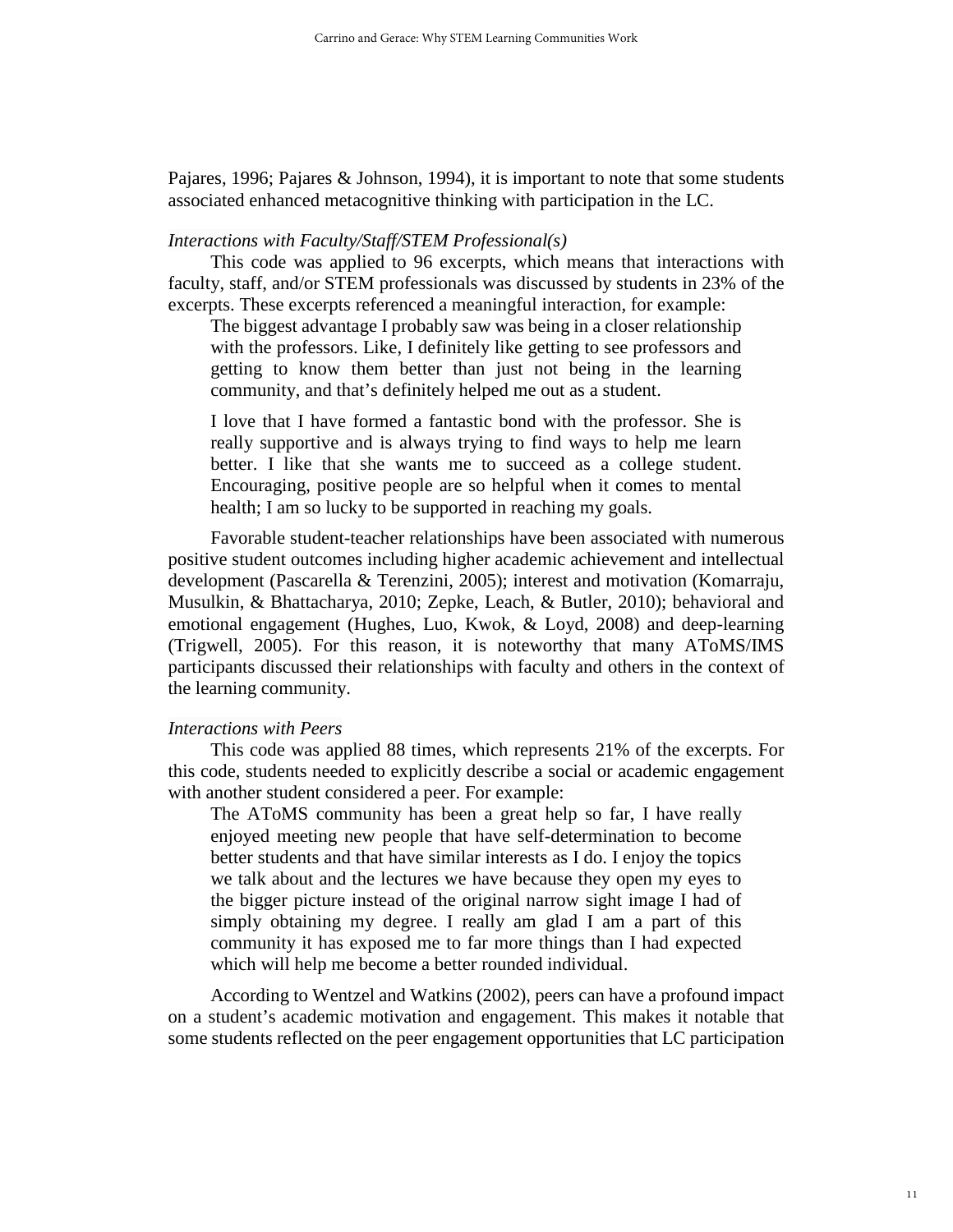affords. And it is also significant that social and/or academic engagement with others, including faculty, staff, STEM professionals, and peers combined, was evident in 44% of all excerpts. This supports a sociocultural perspective on learning that places social interaction at the center of teaching and learning activities.

# *Self-efficacy*

Self-efficacy is the belief set we have about our abilities and competence to complete tasks and reach goals. This code was applied to 71, or 17% of the excerpts from student journal entries, essays, and interviews. Some students wrote about their self-efficacy in STEM courses in general, for example:

I grew over the progression of the semester by gaining confidence where I lack it the most, and that was by not believing in myself. I changed by changing my view on how I perceive things. I developed as a STEM student because the more I gain confidence in the field, the more I believed in myself.

Others wrote about their self-efficacy for a specific academic task:

Throughout this semester, I have grown more mature compared to last semester. I surprisingly have developed the skill of making college level presentations!

Increased self-efficacy is strongly correlated with academic success in STEM (Zuffianò, Alessandri, Gerbino, Luengo Kanacri, DiGiunta, Milioni, & Caprara, 2013; Caprara, Alessandri, & Eisenberg, 2012; Alivernini & Lucidi, 2011; Schunk & Zimmerman, 2008), which is reflected in students' comments on a growing sense of academic self-efficacy in the context of their LC participation

# **Phase II Results: Code Co-Occurrences**

A code co-occurrence is when codes partially or completely overlap, resulting in an excerpt that has more than one code attached to it. Code co-occurrences offer starting points for second-level data analysis because they indicate connections between codes that may merit further analysis. These associations can give us clues about contextual factors and how these factors shape participant perception and experience. However, code co-occurrences only tell us part of the story. The meaning of the code connections can only be understood through re-reading the excerpts with an eye toward how they relate to each other and the context and how they help us understand the participants' experience. This also affords us the opportunity to see not just what students *associate* with the participation in an LLC but how these constructs might *function*—the dynamic of how they may operate to promote student development.

In this study, three sets of codes "co-occurred" frequently enough to justify a second-order analysis: *metacognition and academic self-regulation, 46 co-*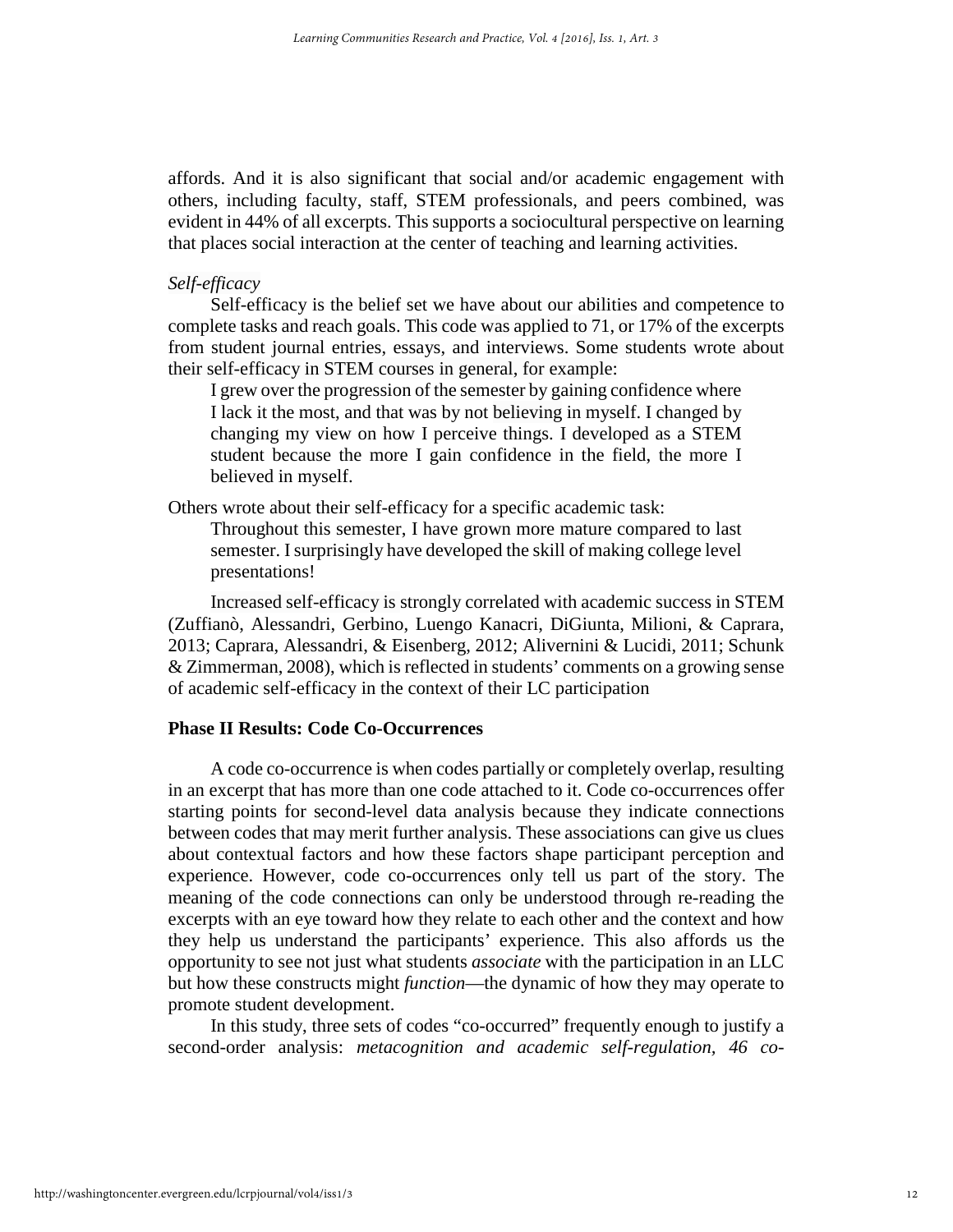*occurrences; STEM professional/science identity and interaction with faculty/staff/STEM professional(s),* 45 co-occurrences; and *STEM professional/science identity and interactions with peers*, 26 co-occurrences.

Each of the texts that were co-coded was re-analyzed for ways that the cooccurring constructs might be related. Each of the pairs is discussed below, with sample student narratives to illustrate student associations. (Note: Some of the excerpts were tagged with other codes in addition to the two presented here. Dedoose presents all co-occurrences, not just those that co-occur exclusively.)

#### *Metacognition and Academic Self-regulation*

The codes for *metacognition* and *academic self-regulation* co-occurred in 46 of the 422 excerpts. We found that in the co-coded narratives, students described two different experiences that prompted metacognitive activity related to academic self-regulation: a perceived personal failure and interaction with others. The first two examples illustrate the idea that a perceived failure (like not doing well on a test) prompted metacognitive activity, that is, for students to reevaluate their learning strategies:

For this chemistry exam, I studied by going back over my homework, re-reading the sections in the book and going back through my notes from the lecture. I also looked at the sections that my professor said were going to be on the exam, and did not study some of the things that he took out of the exam. My study habits changed a little this time because I want a better grade than I made on the first test. I went back through and reworked problems and mentally quizzed myself of what I thought might be on the exam. On the last exam, I did not know what the test format was like, so for this test, I did not stress about that part. I feel like my study habits this time were better than the last. I just hope my grade improves.

The first Chemistry test I didn't do well because I didn't use my time wisely, so for the second test I did better because I practiced using my time wisely, that was the only thing that I messed me up on the exam. My studying strategies worked, I knew the material, but when it came to the word problems I took to [sic] much time on them and wasted most of my time, so I had to rush which is not good when it comes to exams. My studying consisted of going over any new material that we learned I would go over the material that night, this helped out a lot which was good. I am not the best at conversions but ever since the first exam I have been practicing a whole lot on them, so I feel like that I have done a lot better when it comes to conversion. I thought that I could use some of the strategies that I learned in high school for college, but I learned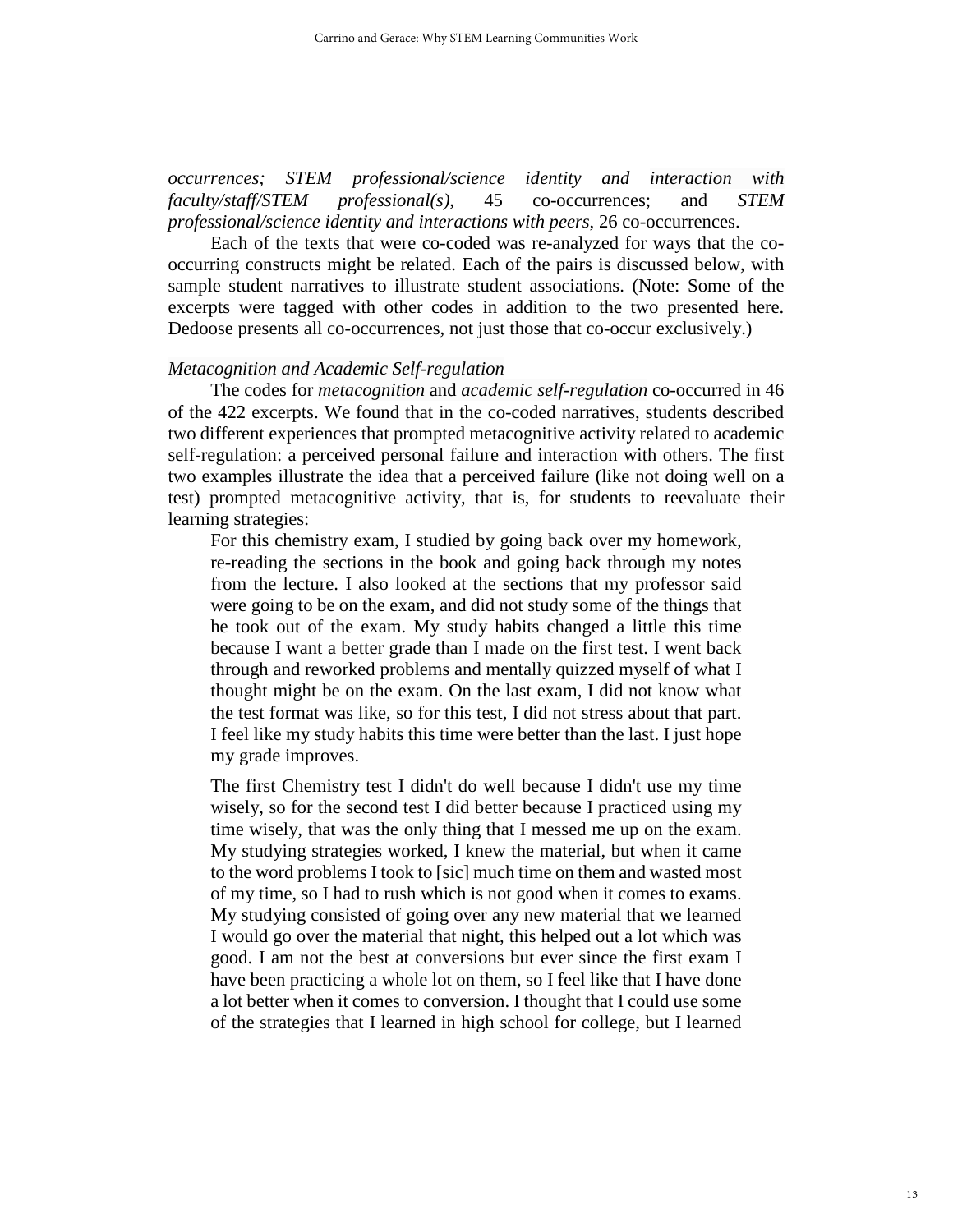very quickly that in college it is a complete different ball game, I had to come up with new ways of studying.

This third example illustrates the theme of metacognition and academic selfregulation prompted by interactions with others. This student reflects on a class discussion, then evaluates her learning strategies:

I have studied for the upcoming chemistry test as well as other tests in many different ways. Since our last discussion on Monday, I have put a lot of thought in to trying new ways to study. Unfortunately, I haven't taken that much time to study for chemistry, except for self-assessment quizzes and a two-hour study session. Although I plan on taking different steps this weekend with my peers to really help me study. We are going to take about 2 hours at a time of studying, then move on to a different subject so as not to fry our brains. This week I had a psychology test to study for, and I had to study three chapters' worth of material. I took the initiative to really take on what we discussed in class on Monday for trying out different study spots, times, and materials. I spent most of my time in the library, as I found that was the best study spot. I cannot study without blocking the external environment out with music, therefore whenever I study I listen to music as background noise. I also studied in places like my friend's rooms to see how it would affect my studying and I also studied in the hall of my dorm as well as the picnic table outside of Guilford. In one day of studying I studied anywhere from 3-7 hours altogether. I plan on studying with my peers to help motivate each other, as well as on my own because both methods work tremendously.

An analysis of the code-occurrences of *metacognition* and *academic selfregulation* appear to indicate that while these activities are related to each other, they are also prompted by other experiences: perceived personal failure and interaction with others. This is an important finding because both metacognitive thinking and academic self-regulation are important for academic success; thus, if we understand how metacognitive and self-regulative activities might be encouraged, we can better facilitate the development of these key psychosocial learning factors.

# *STEM Professional/Science Identity and Interaction with Faculty/Staff/ STEM Professional(s)*

There were 45 co-occurrences of the codes for *STEM professional/science identity* and *interaction with faculty/staff/STEM professionals.* This makes sense if identity formation is viewed as social construction. Herrera et al. (2012) propose that STEM identity is formed relationally, in the interactions with others that offer opportunities for recognition. The idea is that identities are socially constructed and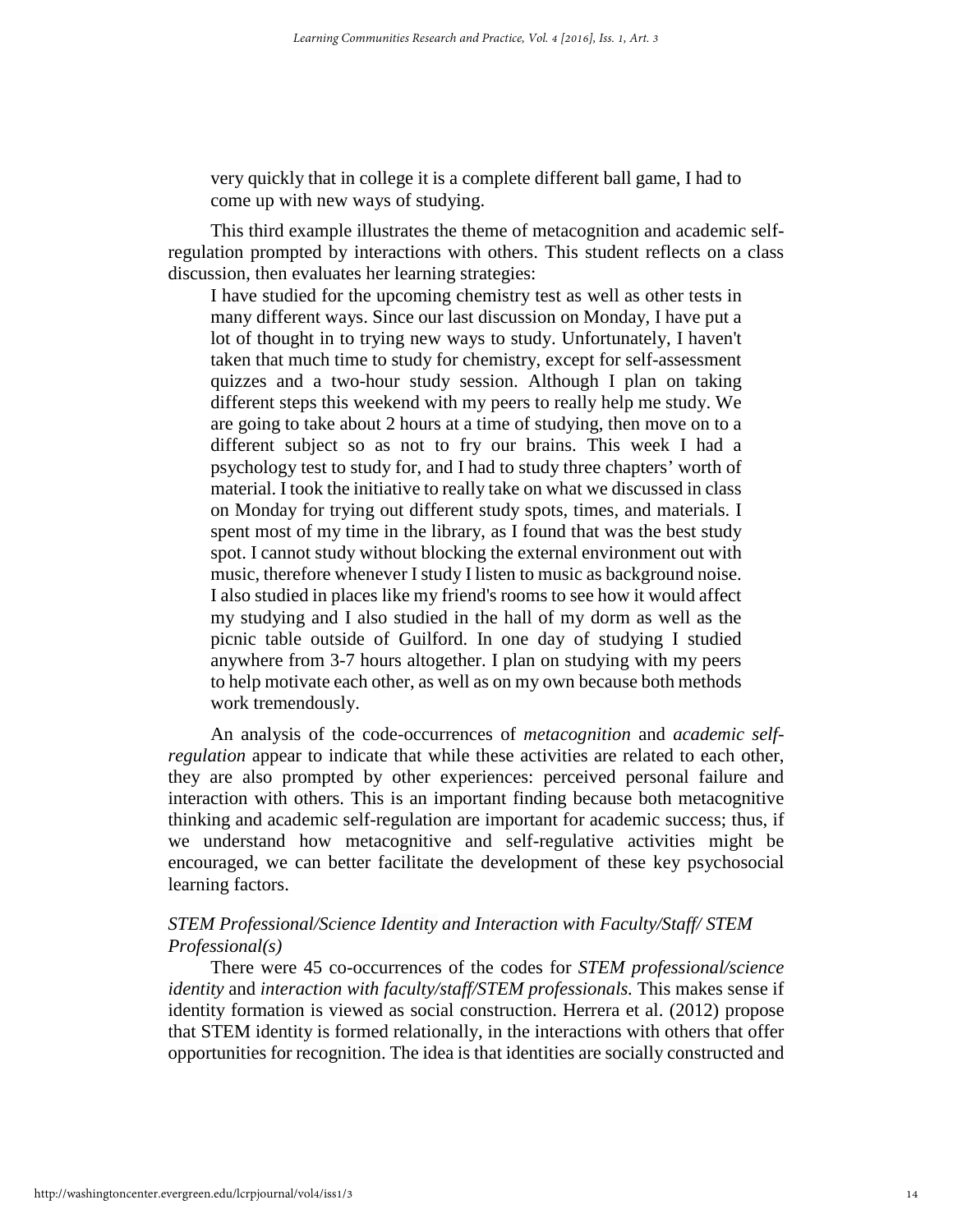confirmed in an ongoing process that is influenced by those with whom we interact and the feedback we receive. The following student narrative, one example of the code co-occurrences, illustrates this interactionist perspective on STEM identity formation:

I started talking to my psychology and biology teachers on a face-toface basis, and I learned that chemistry is not what I want to do. I want to branch out into the biology and psychology fields, and my biology professor is my biggest encouragement. She has helped me out in ways that I can not thank her enough for, she has given me opportunities to branch out and find my own identity. That opportunity has helped me realize who I am and what I want to pursue.

While many students talked about how one-on-one interactions helped them form or strengthen their view of themselves as a STEM student and future professional, others offered examples of how their STEM identity was strengthened by listening to guest speakers. The following two examples illustrate:

I've heard advice from an engineer, two pharmacists, and a nanoscientist [guest speakers]. I've gotten a lot of good advice from them about how to handle classes and my career choices. Their advice has also pushed me to stop being so lazy and start applying myself, look for internships, and put my name out there. Their advice has made me realize that if I really want to get a job in the field I am planning on, that I'm going to have to work very hard and improve my connections with people around me and people in the field. I plan to follow their advice and have already begun looking for internships.

I feel more certain of my academic future now after listening to the speakers. It's reassuring to hear a successful person say "Hey, I almost flunked out of my major because of math." What I mean about that is that everyone I meet and ask about the math/science courses are always like "Oh it's pretty easy" and that's it. You hardly ever hear someone say they genuinely struggled with something, and seeing that they succeeded in the long run lets me know that I definitely can succeed as well.

The excerpts that were co-coded *STEM professional/science identity* and *interaction with faculty/staff/STEM professionals* reflect that both one-on-one interactions as well as STEM-related presentations were catalysts for STEM identity development.

#### *STEM Professional/Science Identity and Interactions with Peers*

This third set of co-occurrences, *STEM professional/science identity* and *interactions with peers*, is also related to STEM identity and interaction, but with a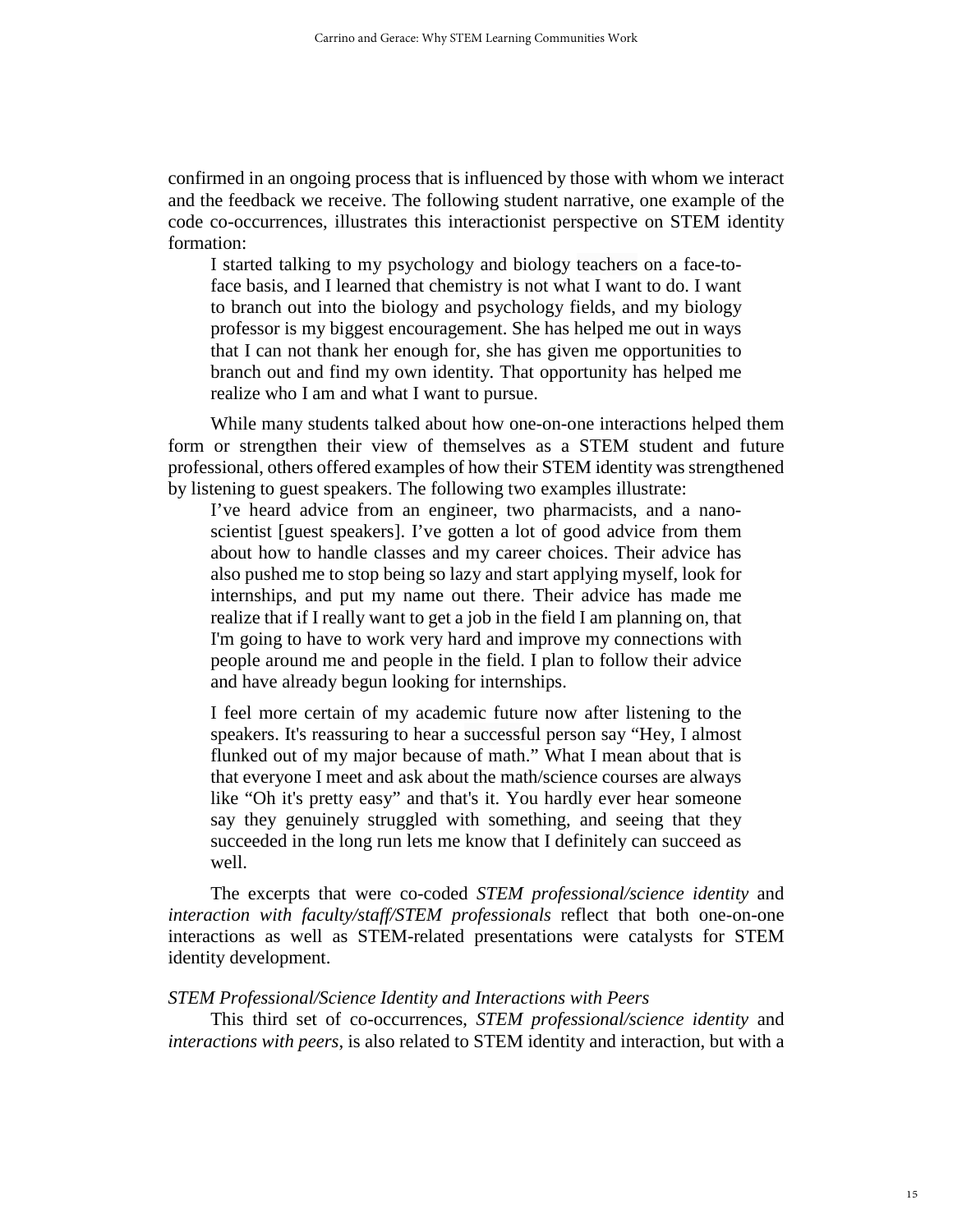focus on the social interactions with peers, rather than STEM faculty and STEM professionals. The 26 co-occurrences of these two codes indicate that STEM identity may be mediated by general peer interactions as well as interactions with those perceived as mentors. For example:

My fellow AToMS students, along with IMS students, have showed me who I want to really be in school: a good student.

The good thing about AToMS is the friendships I've formed and that we help each other with study habits, homework and lab reports. It is helpful to see familiar faces every day to make the transition from high school easier…. I feel like the community is helpful when it comes to study sessions and making connections with other STEM majors.

The examples that follow focus on the interaction with a student mentor:

I like the fact that the AToMS students are provided with a student mentor. I feel like that is really helpful to share and discuss our future plans and the mentor can give tips and advice on which classes are good to take.

[The upper-level student's] talk about her research experiences was very eye opening. It provided us with information about undergraduate research, which is very important for someone interested in graduate school. It gave us resources for us to take up on our own time and look into performing research in our STEM majors. It also provided us with a perspective of what could potentially be us and the challenges we would have to face if we decided to do research.

An analysis of these code co-occurrences offers ideas about how these constructs might function to promote student development. We found that students described two different experiences that prompted metacognitive activity related to academic self-regulation: a perceived personal failure and interaction with others. Regarding STEM identification, students offered examples of how both one-onone interactions with STEM faculty and staff, as well as STEM professional guest lectures, helped them form or strengthen their view of themselves as a STEM student and future professional. In addition, students indicated that both general peer interactions as well as interactions with those perceived as mentors facilitated STEM identity as well.

### **Discussion**

The success of STEM learning communities as mechanisms for increasing student academic performance and commitment to STEM careers prompted us to explore the underlying factors that make these communities successful interventions. As a result of our 2-year STEM learning community case study based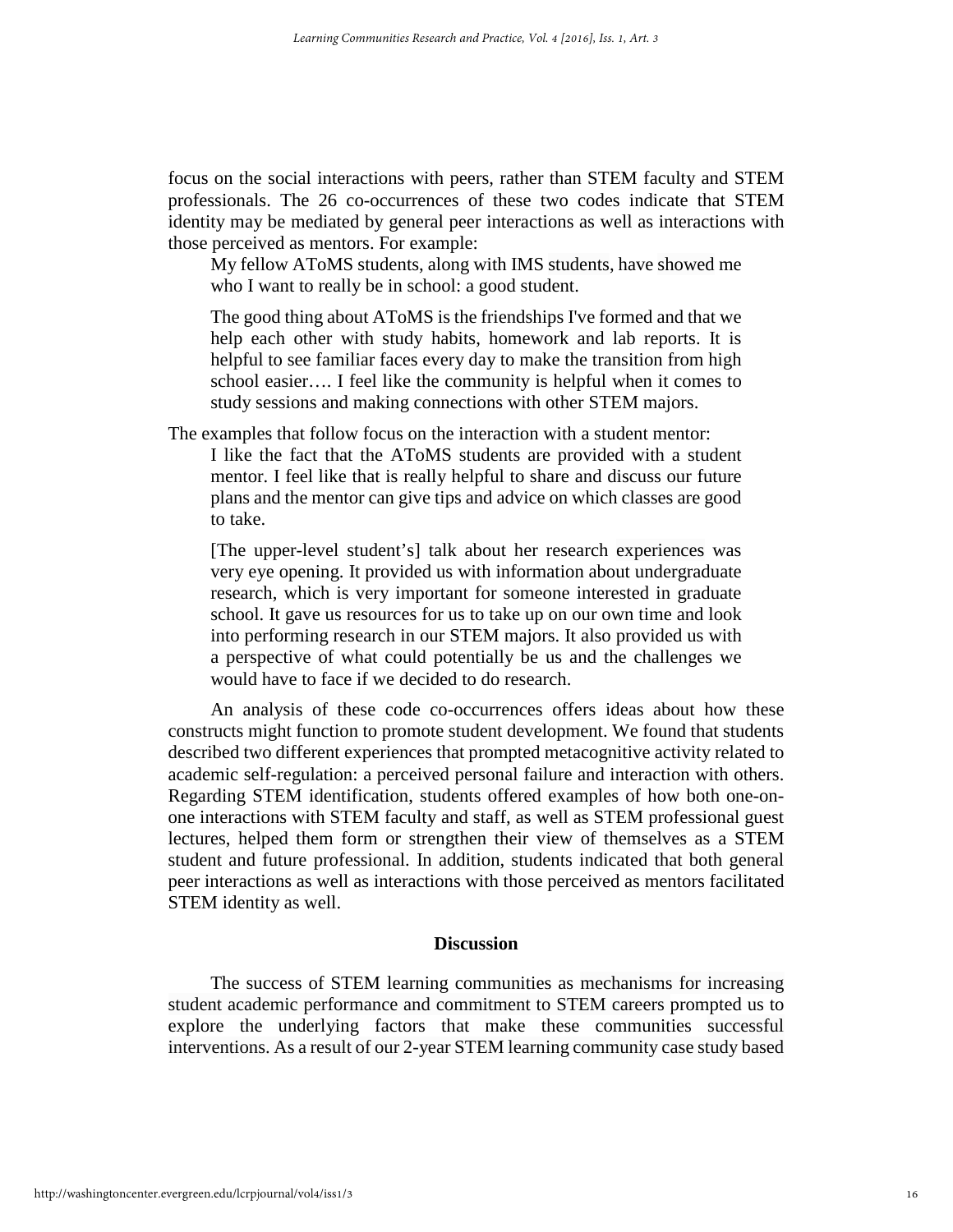on an analysis of 119 LC participant narratives, we offer three general conclusions and some reflections on the conceptual and theoretical frameworks they support.

First, we were able to identify four psychosocial (affect) learning factors that students said improved because of their participation in the LC: *academic selfregulation, STEM professional/science identity, metacognition, and self-efficacy.* There is a significant body of research supporting the connection between psychosocial learning factors and academic success. Pajares (2002) takes this notion further by arguing that the affect dimensions of learning are not simply factors contributing to student success, but necessary *conditions* for student academic success. If these factors are foundational to academic success, then participation in a learning community may significantly facilitate student development.

A second finding from this case study is the identification of two aspects of the LC experience that students identified as significant for their academic development*: interaction with faculty/staff/STEM professionals* and *interaction with peers*. This finding supports a sociocultural theory of learning that highlights the social forces that affect, shape, and mediate learning. Price (2005) summarizes this well: "Learning communities are the pedagogical embodiment of the belief that teaching and learning are relational processes, involving co-creating knowledge through relationships among students, between students and teachers, and through the environment in which these relationships operate" (p. 6). If this is the case, then the framework an LC provides for various types of interactions may explain why they are so successful in promoting academic success.

Finally, an analysis of the excerpts with co-occurring codes offers us clues as to the types and contexts of social interactions that students found meaningful and how they might contribute to psychosocial development.

A strength of illustrative case study research and a directed approach to content analysis is that existing theory can be supported, clarified, and extended. As we consider the results of this case study, we propose that our findings support the idea that psychosocial learning factors are developed through social interactions. If this is the case, then the social and relational opportunities provided by learning communities may be the key underlying force that explains the positive effects of student participation.

As we endeavor to increase the percentage of US college students who earn degrees in STEM fields and to address the gender and ethnic disparities in these fields, we need to better understand the factors that influence student academic achievement in STEM. Our learning community case study suggests that the development of psychosocial learning factors through social interaction may help us understand why STEM learning communities work and offers a productive direction for future research.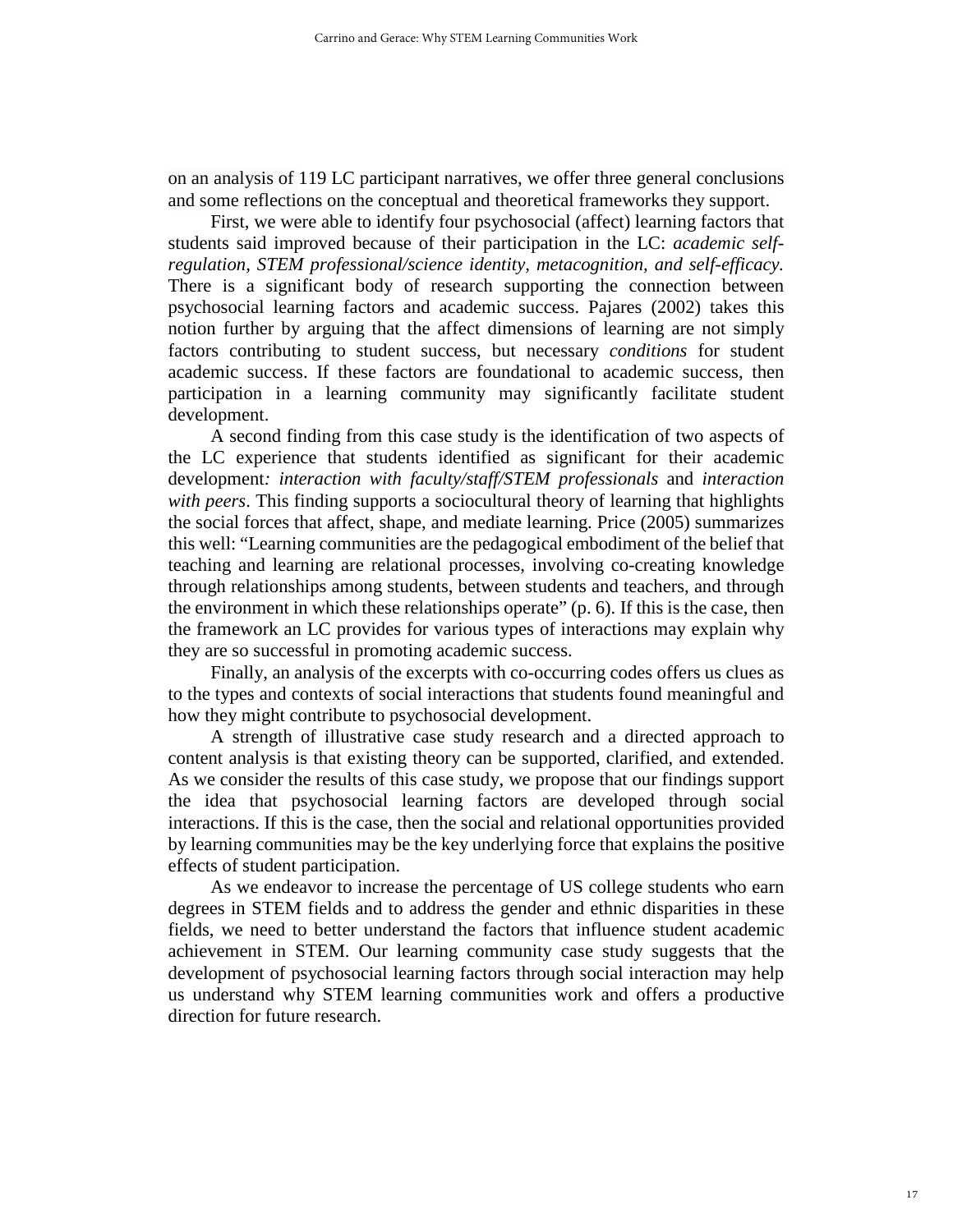### **References**

- Alivernii, F., & Lucidi, F. (2011). Relationship between socioeconomic status, self-efficacy, motivation, academic achievement and intention to drop out of high school: A longitudinal study. *The Journal of Educational Research, 104,* 241-252.
- Baker, S., & Pomerantz, N. (2001). Impact of learning communities on retention at a metropolitan university. *College Student Retention Research, Theory & Practice, 2*(2), 115-140.
- Bandura, A. (1993). Perceived self-efficacy in cognitive development and functioning. *Educational Psychologist, 28*(2), 117-148.
- Bell, P. (2009). Beyond the classroom: Informal STEM education (The role of informal environments and experiences in the learning of science). Testimony to the U.S. House of Representatives Committee on Science and Technology, Subcommittee on Research and Science Education. Retrieved from http://www.nationalacademies.org/ocga/111session1/testimonies/ ocga\_149981
- Bishop, J. L., & Verleger, M. A. (2013). The flipped classroom: A survey of the research. Paper presented at the 120<sup>th</sup> *American Society of Engineering Education (ASEE) Annual Conference & Exposition*. Retrieved from <http://www.asee.org/public/conferences/20/papers/6219/view>
- Caprara, G. V., Alessandri, G., & Eisenberg, N. (2012). Prosociality: The contribution of traits, values, and self-efficacy beliefs. *Journal of Personality and Social Psychology, 102*(6), 1289-1303. Retrieved from http://dx.doi.org/10.1037/a0025626
- Cech, E., Rubineau, B., Silbey, S., & Seron, C. (2011). Professional role confidence and gendered persistence in engineering. *American Sociological Review, 76,* 641-666.
- Clifton, R. A., Perry, R. P., Stubbs, C. A., & Roberts, L. W. (2004). Faculty environments, psychosocial dispositions, and the academic achievement of college students. *Research in Higher Education: Journal of the Association for Institutional Research, 45*(8), 801-828.
- Clifton, R. A., Perry, R. P., Roberts, L. W., & Peter, T. (2008). Gender, psychosocial dispositions, and the academic achievement of college students**.** *Research in Higher Education, 49*(8), 684-703.
- Committee on Underrepresented Groups and the Expansion of the Science and Engineering Workforce Pipeline. (2011)*. Expanding underrepresented minority participation: Summary.* Washington, DC: National Academies Press. Retrieved from http://www.ncbi.nlm.nih.gov/books/NBK83362/ #!po=2.77778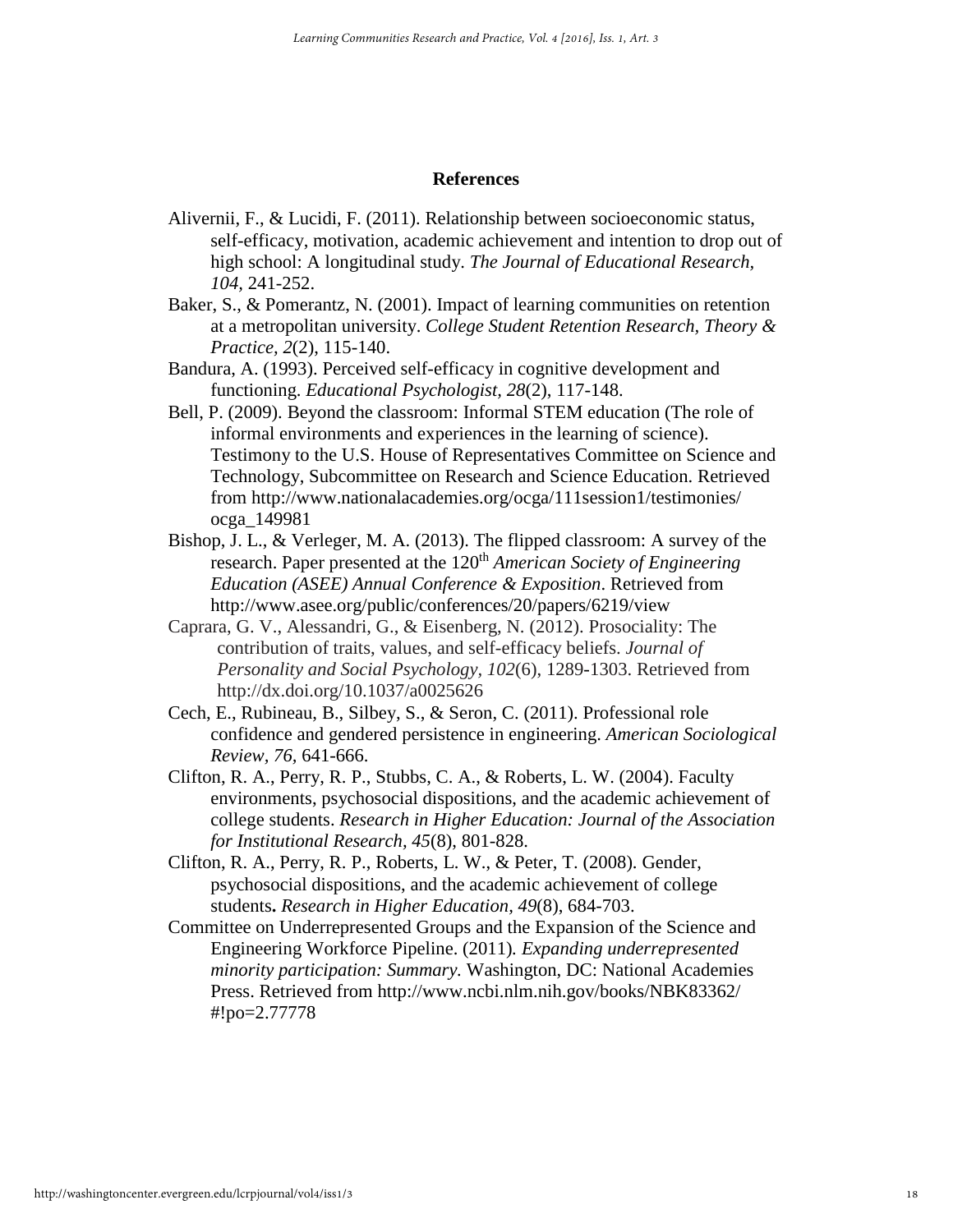- Dagley, M., Georgiopoulos, M., Reece, A., & Young, C. (2015). Increasing retention and graduation rates through a STEM learning community. *Journal of College Student Retention: Research, Theory & Practice*. Retrieved from<http://doi.org/10.1177/152102511558474>
- Fenichel, M., & Schweingruber, H. A. (2010). *Surrounded by science: Learning science in informal environments*. Board on Science Education, Center for Education, Division of Behavioral and Social Sciences and Education. Washington, DC: National Academies Press.
- Flavell, J. H. (1979). Metacognition and cognitive monitoring: A new area of cognitive-developmental inquiry. *American Psychologist, 34,* 906-911.
- Flavell, J. H. (1987). Speculations about the nature and development of metacognition. In F. E. Weinert & R. H. Kluwe (Eds.), *Metacognition, motivation and understanding* (pp. 21-29). Hillside, NJ: Lawrence Erlbaum Associates.
- Gungor, A., Eryilmaz, A., & Fakioglu, T. (2007). The relationship of freshmen's physics achievement and their related affective characteristics. *Journal of Research in Science Teaching, 44*(8),1036-1056. doi: 10.1002/tea.20200
- Haynes, T. L., Perry, R. P., Stupnisky, R. H., & Daniels, L. M. (2009). A review of attributional retraining treatments: Fostering engagement and persistence in vulnerable college students. *Higher Education: Handbook of Theory and Research, 29,* 227-272.
- Heaney, A., & Fisher, R. (2011). Supporting conditionally-admitted students: A case study of assessing persistence in a learning community. *Journal of the Scholarship of Teaching and Learning, 11*(1), 62-78.
- Herrera, F., Hurtado, S., Garcia, G. A., & Gasiewski, J. (2012). A model for redefining STEM identity for talented STEM graduate students. In *Proceedings of American Educational Research Association Annual Conference* (pp. 13-17). Retrieved from http://doi.org/http://hdl.voced.edu.au/10707/229070
- Hill, W., & Woodward, L. S. (2013). Examining the impact learning communities have on college of education students on an urban campus. *Journal of College Student Development, 54*(6), 643-648.
- Hsieh H.-F., & Shannon, S. (2005). Three approaches to qualitative content analysis. *Qualitative Health Research, 15,* 1277-1288.
- Hughes, J. N., Luo, W., Kwok, O.-M., & Loyd, L. K. (2008). Teacher-student support, effortful engagement, and achievement: A 3-year longitudinal study. *Journal of Educational Psychology, 100*(1), 1-14. Retrieved from http://dx.doi.org/10.1037/0022- 0663.100.1
- Inkelas, K. K. (2012). Living-learning programs for women in STEM. *New Directions for Institutional Research 2011, 152*, 27-37.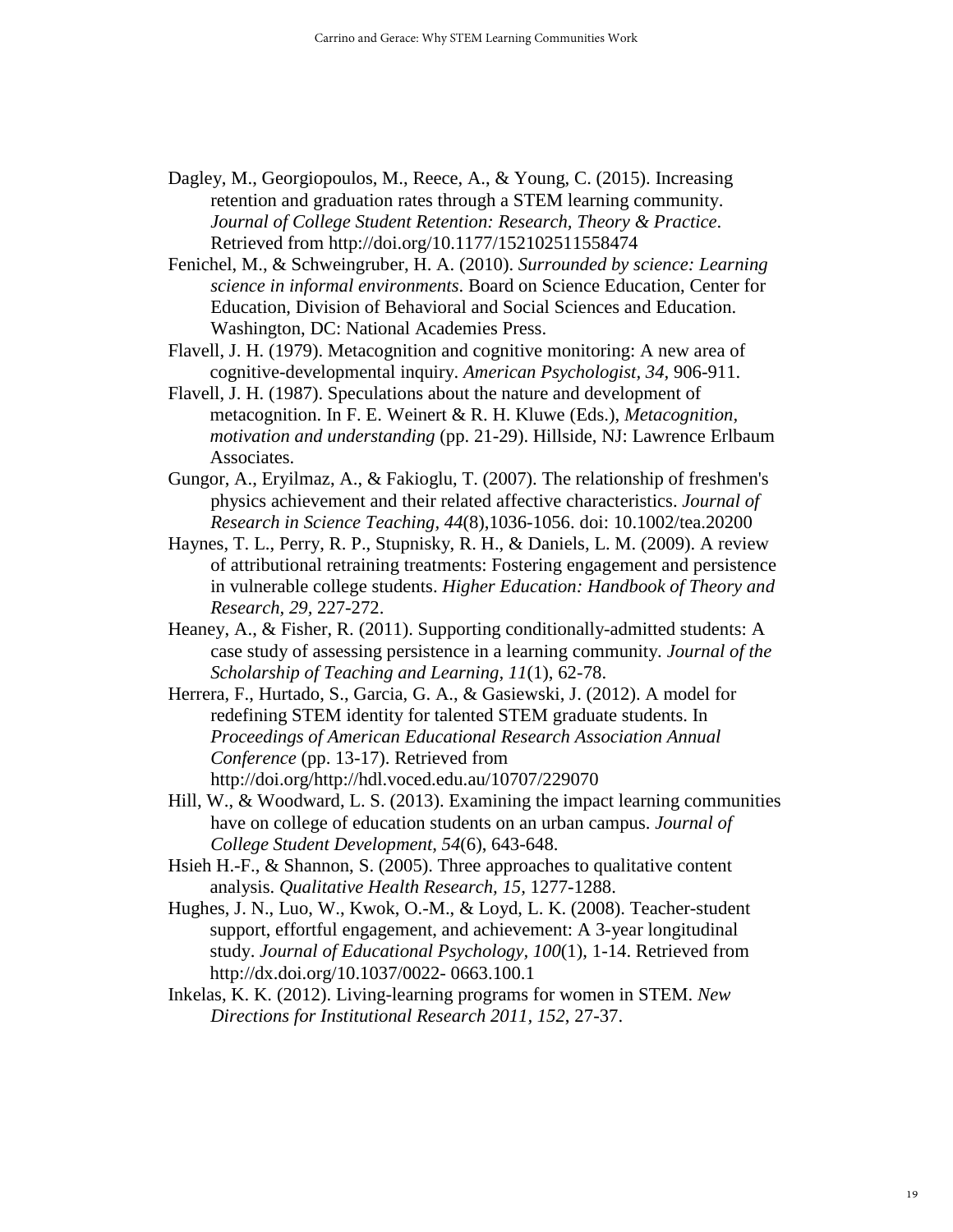- Jonassen, D. H., & Easter, M. A. (2012). Conceptual change and student-centered learning environments. In David Jonassen & Susan Land (Eds.) *Theoretical foundations of learning environments* (2<sup>nd</sup> ed.), (pp. 95-113). New York, NY: Routledge.
- Kendricks, K. D., Nedunuri, K. V., & Armet, A. R. (2013). Minority student perceptions of the impact of mentoring to enhance academic performance in STEM disciplines. *Journal of STEM Education, 14*(2), 38-46.
- Kotys-Schwartz, D., Besterfield-Sacre, M., & Shuman, L. (2011). Informal learning in engineering education: Where we are—Where we need to go. In *Frontiers in Education Conference (FIE)* (pp. T4J1-T4J7). Retrieved from http://fie-conference.org/fie2011/papers/1235.pdf
- Komarraju, M., Musulkin, S., & Bhattacharya, G. (2010). Role of student–faculty interactions in developing college students ' academic self concept, motivation, and achievement. *Journal of College Student Development*, *51*(3), 1-7.
- Kuh, G. D. (2008). *High-impact educational practices: What they are, who has access to them and why they matter*. Washington, DC: Association of American Colleges and Universities.
- Landis, J. R., & Koch, G. G. (1977). The measurement of observer agreement for categorical data. *Biometrics, 33*, 159-174.
- Levy, J. K. (2008). Case studies: Types, designs, and logics of inference. *Conflict Management and Peace Science, 25*(1)*,* 1-18. doi: 10.1080/07388940701860318
- MacPhee, D., Farro, S., & Canetto, S. S. (2013). Academic self-efficacy and performance of underrepresented STEM majors: Gender, ethnic, and social class patterns. *Analyses of Social Issues and Public Policy, 13*(1), 347-369.
- National Science Foundation, National Center for Science and Engineering Statistics. (2013). *Women, minorities, and persons with disabilities in science and engineering: 2013*. Special report NSF 13–304. Retrieved from www.nsf.gov/ statistics/wmpd/2013/pdf/nsf13304\_digest.pdf
- Pajares, F. (1996). Self-efficacy beliefs in academic settings. *Review of Educational Research, 66(4),* 543-578.
- Pajares, F. (2002). *Overview of social cognitive theory and of self efficacy*. Retrieved from http://www.uky.edu/~eushe2/Pajares/eff.html
- Pajares, F., & Johnson, M. J. (1994). Confidence and competence in writing: The role of self-efficacy, outcome expectancy, and apprehension. *Research in the Teaching of English, 28*, 316-334.
- Pascarella, E. T., & Terenzini, P. T. (2005). *How college affects students (Vol. 2): A third decade of research*. San Francisco, CA: Jossey-Bass. Retrieved from https://edocs.uis.edu/Departments/LIS/Course\_Pages/LIS301/papers/How\_ college effects students 534-545.pdf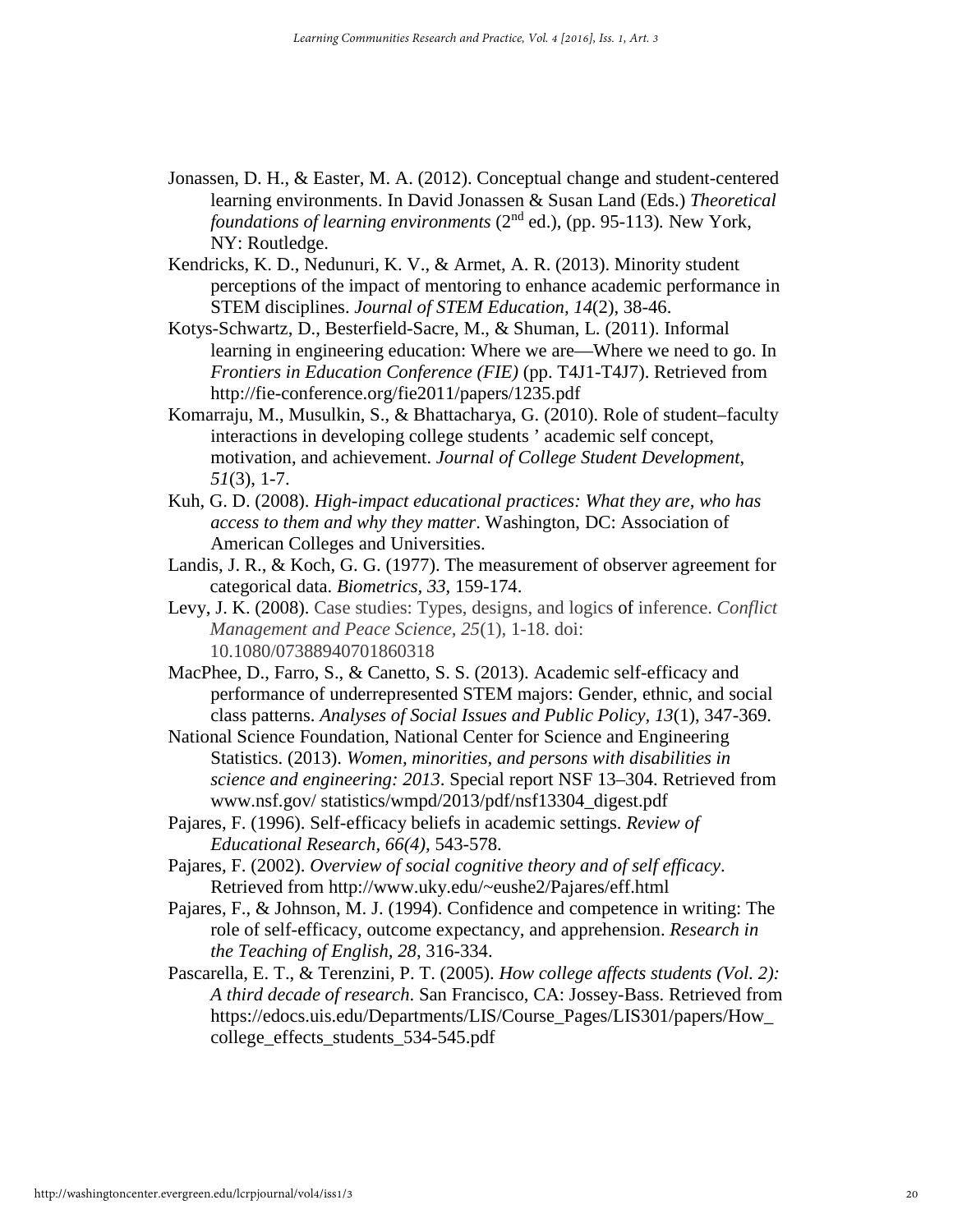- Pasque, P., & Murphy, R. (2005). The intersections of living-learning programs and social identity as factors of academic achievement and intellectual engagement. *Journal of College Student Development, 46*(4), 429-441.
- President's Council of Advisor's on Science and Technology. (2012). *Engage to excel: Producing one million additional college graduates with degrees in science, technology, engineering, and mathematics: A report to the President.* Washington, D.C.: Executive Office of the President. Retrieved from<https://www.whitehouse.gov/sites/default/files/microsites/ostp/> fact\_sheet\_final.pdf
- Pike, G., Kuh, G., & McCormick, A. (2011). An investigation of the contingent relationships between learning community participation and student engagement. *Research in Higher Education*, *52*(3), 300-322.
- Price, D. V., (2005). *Learning communities and student success in postsecondary education: A Background Paper.* Retrieved from<http://www.mdrc.org/sites/> default/files/full\_421.pdf
- Rahm, J.(2014). Reframing research on informal teaching and learning in science: Comments and commentary at the heart of a new vision for the field. *Journal of Research in Science Teaching, 51*(3), 395-406.
- Rocconi, L. (2011). The impact of learning communities on first year students' growth and development in college. *Research in Higher Education, 52*(2), 178-193. doi:10.1007/s11162-010-9190-3
- [Schunk,](http://philpapers.org/s/Dale%20H.%20Schunk) D. A., & [Pajares,](http://philpapers.org/s/Frank%20Pajares) F. (2005). [Competence perceptions and academic](http://philpapers.org/rec/SCHCPA-12)  [functioning.](http://philpapers.org/rec/SCHCPA-12) In Andrew J. Elliot & Carol S. Dweck (Eds.), *Handbook of competence and motivation* (pp. 85-104). NY, NY: The Guilford Press.
- Schunk, D. H., & Zimmerman, B. J. (Eds.). (2008). *Motivation and self-regulated learning: Theory, research, and applications*. New York, NY: Lawrence Erlbaum Associates.
- Scott, S., & Palincsar, A. (2014). Sociocultural theory. *Education.com*, 1-10.
- Smith, B. L., MacGregor, J., Matthews, R. S., and Gabelnick, F. (2004). *Learning communities: Reforming undergraduate education.* San Francisco, CA: Jossey-Bass.
- Smith, K. (2010). Social basis of learning: From small-group learning to learning communities. *New Directions for Teaching and Learning, 123,* 11–22. doi: 10.1002/tl.405
- Starobin, S. S., & Laanan, F. S. (2008). Broadening female participation in science, technology, engineering, and mathematics: Experiences at community colleges. In J. Lester (Ed.), Special issue: Gendered perspectives on community colleges, *New Directions for Community Colleges, 142,* 37- 46.
- Thomas, G. P. (2012). Metacognition in science education: Past, present and future considerations. In B. J. Frasier, K. Tobin, & C. J. McRobbie, (Eds.).